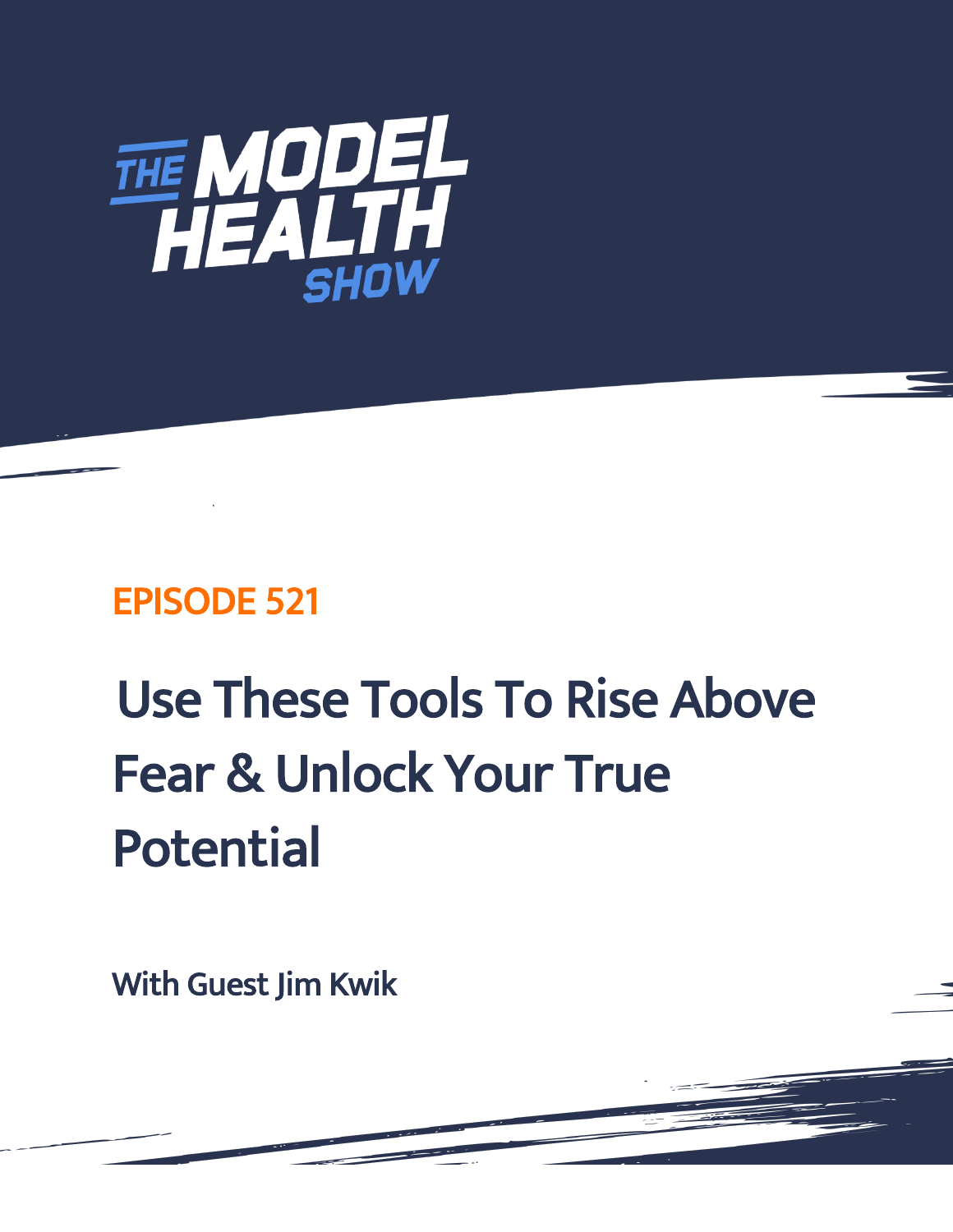# **You are now listening to The Model Health Show with Shawn Stevenson. For more, visit themodelhealthshow.com.**

**SHAWN STEVENSON:** Welcome to the Model Health Show. This is fitness and nutrition expert, Shawn Stevenson, and I'm so grateful for you tuning in with me today. I'm so pumped about this episode because we're going to be addressing some real solutions for one of the biggest epidemics that's facing our world right now. Now, there's a deadly disease that's spreading like wildfire, and it's not the one that's on your mind, most likely. What I'm talking about is something else that's gone viral, and that's fear. Fear is absolutely deadly. In fact, the CDC's most recent report, they did a compilation, an analysis of over 800 US hospitals and over 540,000 US citizens who contracted COVID-19 and analyzed their data, and they found that the number one risk factor for death from COVID-19 is obesity. This is well established, but the second leading risk factor for death from COVID-19, that is widely looked over, is anxiety and fear-related disorders. It's the second leading risk factor for death in the CDC's own report. Now, has anyone from the CDC or any of our health officials that everybody is looking to for guidance, addressed this rampant issue of fear and the impacts that it has on our biology in relationship to infectious diseases? And you already know the answer to that.

It's not getting any attention. And why is that? Well, one of the biggest reasons is that it's not a superficial treatment. We're talking about the most dynamic, powerful thing in our universe. We're talking about the human mind and how powerful that is. And where science is today, we know a tremendous amount about psychoneuroimmunology, psychoneuroendocrinology, and how our mind... How our thoughts affect our biochemistry, instantaneously, influencing the function of our immune system, for example. This is already well established, but as far as the application of these things in conventional education and in conventional education for the public, these things are not talked about, but it's showing up in the data. When all of this stuff kicked off over a year ago, I was raising the flag, putting up a red flag, talking about, "Hey, listen, we're getting inundated with fear right now, and what that's going to do based on the data, it's going to lead to worse health outcomes for our citizens. Shouldn't we pump the breaks on all of the fear? Shouldn't we take a more intelligent approach to informing our citizens without inundating our communities with fear? Provide them information with context and not creating these blanket assessments of terror."

And our public health officials and our media, our government at large, has been complicit in this propagation of fear. And again, we don't really have to look far to see the results of what's taking place. But here's the good news, and that's what today's episode is all about. We're not just going to talk about the negative results that we've seen. We're going to talk about what we can actually do about it because that's really... At the end of the day, that's what the Model Health Show is all about. Of course, we can look at the things behind the scenes and look at [the biochemistry. We can look at how this is affecting our hormones, this cortisol-driven fear](https://themodelhealthshow.com/jim-kwik-rise-above-fear/) 

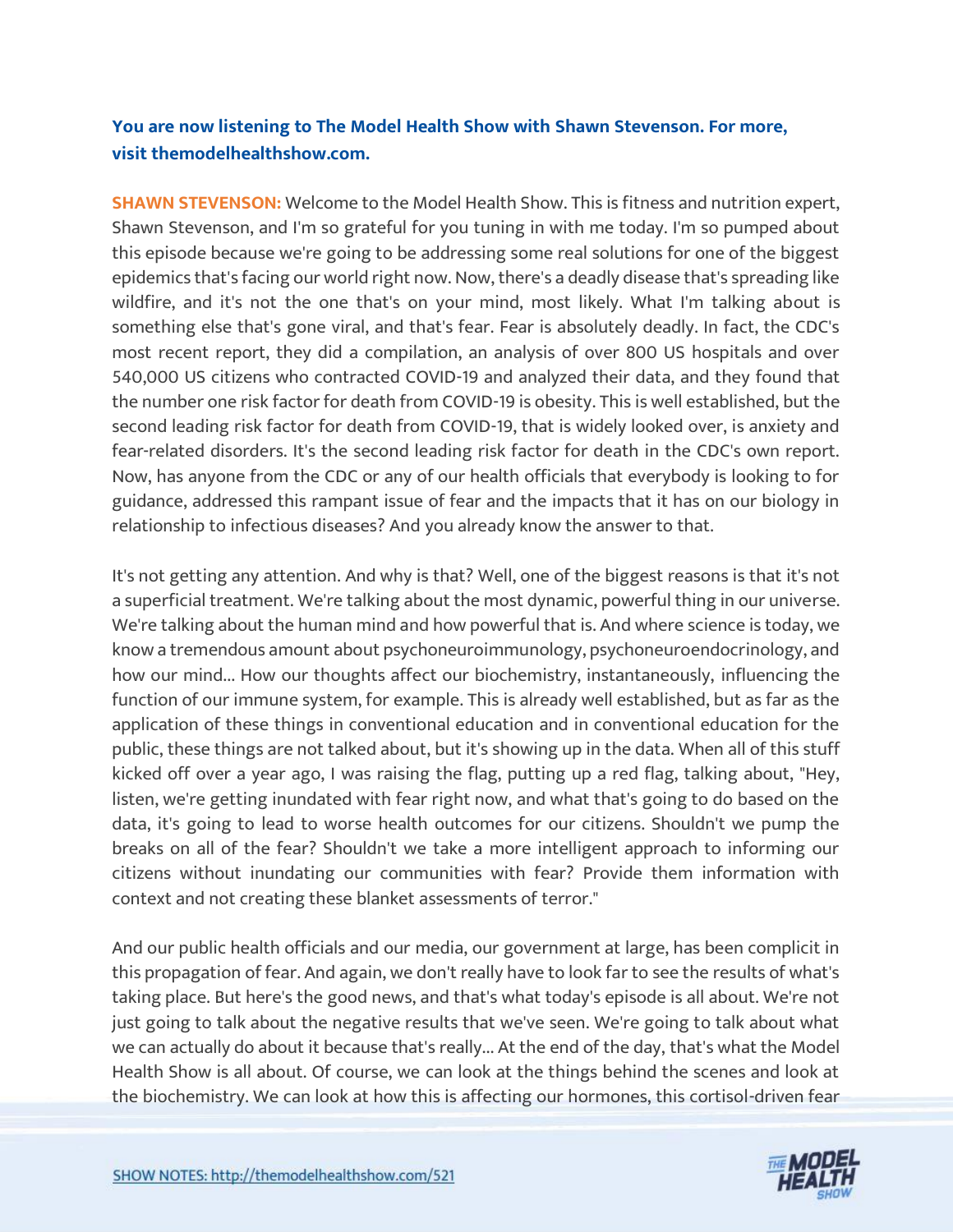response. We've broken all this stuff down. Now, we're really going to dive into what we can do to make a shift in the fear. And I have for you today, somebody who's one of the leading experts in the world on the functioning of our brain and how to use it to its greatest capacity. I've really never seen anybody like him. He's been a friend of mine for about 12 years now. And I'm continuously blown away with what he's been able to achieve and create and to teach about this amazing brain that we all have, this amazing mind and our capacity, our infinite, or as he would say, "Limitless capacity," that we all have. So really, really excited about that.

Now, we can't talk about the brain without talking about the very thing that runs the human brain, what makes up the human brain, what allows it to actually communicate, all those amazing neurons that you have. There's something called signal transduction, and it's an electrical potential, electrical currency that our brain cells are running on. And so, what do we need? We need to provide the raw materials, the base nutrients that allow signal transduction, that carry an electrical potential. And if we're missing these things, if we're deficient in these base nutrients, our brain cells simply cannot perform at an optimal level. What am I talking about? I'm talking about, it has this electrical potential in the name, they're called electrolytes. Electrolytes.

Take sodium, for example, not only does this electrolyte, this critical, essential electrolyte help to maintain proper fluid balance, proper water balance in that amazing brain of yours. Your brain is mostly made of water, 75% to 80% water. It's incredibly important, but to maintain that fluid balance, to maintain the hydration of your brain, electrolytes are required. But sodium is responsible for not just that, but also researchers at McGill University found that sodium literally functions as an "On-off switch in the brain for specific neurotransmitters that support optimal function and protect the brain against numerous diseases." So, sodium, another critical electrolyte, is featured in the journal, Neuron, and they uncovered that magnesium is able to restore critical brain plasticity and improve cognitive function. And neuroplasticity is our brain's ability to adapt and to evolve, so magnesium is critical in that.

Sodium, magnesium, potassium, these are critical electrolytes for cognitive performance, and really the performance of every single cell in our body, if we're talking about that sodiumpotassium pump that's a driving force behind even your mitochondria being able to function, these energy power plants of our cells. So, if we're talking about energy, the building blocks are electrolytes. Now, the problem is that the majority of our citizens are dramatically deficient in these key electrolytes, and this is why I'm such a huge proponent of L-M-N-T, LMNT. They have, by far, the best electrolyte supplement ever put together. The ratios are right on the money, and they're sourcing things the right way with no added sugars or anything nefarious, no binders, no fillers, just the electrolytes that our bodies can thrive on. Go to drinklmnt.com/model, and you get to try LMNT for free. Just pay a little bit in shipping and [they](https://themodelhealthshow.com/jim-kwik-rise-above-fear/)'[re going to send you a free sample pack of this incredible electrolyte. Again, go to](https://themodelhealthshow.com/jim-kwik-rise-above-fear/) 

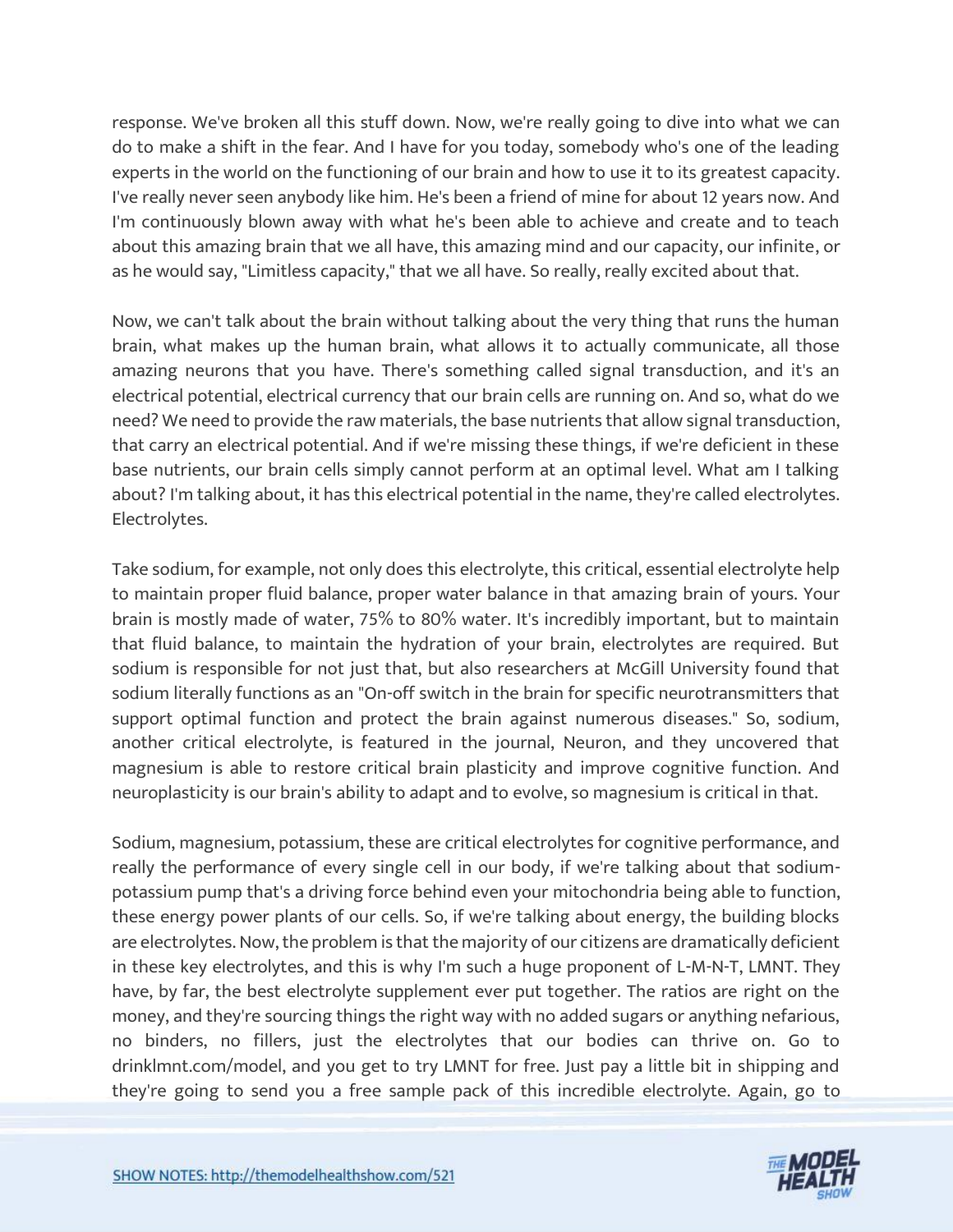drinklmnt.com/model to give your brain what it needs to truly thrive. And now, let's get to the Apple Podcast review of the week.

**ITUNES REVIEW:** Another five-star review titled "Best Vibrations on the Airwaves" by ApronsByCapri. "This podcast is hands-down the best health podcast I've ever listened to. I appreciate Shawn's willingness to continue to search for the scientific truth, his positive vibrations that spiral you up as you listen to truth, his peacefulness in tone and manner. I could go on and on. Just listen to the show! "

**SHAWN STEVENSON:** Thank you so much for leaving me that review over on Apple Podcast. I truly, truly appreciate that. And on that note, let's get to our special guest and topic of the day. Our guest today is the author of the number-one New York Times best-selling book, Limitless. For almost three decades, Jim Kwik has been teaching students worldwide, including Fortune 500 CEOs, Hollywood celebrities, and everyday folks wanting to take their brain's performance to another level, to improve their memory, read faster... Reading faster, wow, such a superpower to be able to read faster, and to study more efficiently and effectively. And on this episode, we're going to dive into a new dimension of Jim Kwik's analysis and his tools and strategies, because we're going to look at some strategies for addressing the rampant fear that people are being exposed to that is literally pulling away our intelligence, pulling away our cognitive ability to think rationally, to feel empowered, and for many people, having us in this victim state, which we cannot create something better, something new, something greater, if we're operating from this victim state. We have a tremendous amount of opportunity right now to create an even better reality, but we've got to step into our power to do it. So very grateful to have on the amazing Jim Kwik, so let's jump into this powerful and important conversation.

Obviously, we're living at a complicated time, and I like to reach out to my real superhero friends at times like these, and one of the biggest issues that's being overlooked right now has to do with the impact that fear has on our biology, and the latest CDC's report, they analyzed 540,000 plus COVID patients from over 800 US hospitals, and they determined that the number one risk factor for death from COVID is obesity. This is a fact, but are we doing anything about it? Of course not. But the number two, and this is what was most shocking... The number two risk factor for death from COVID is anxiety and fear-related disorders, anxiety, and fear. Now, that might get brushed under the table, but this is our mission is to bring this out and ask questions. Why is that? How can fear and anxiety lead to worse health outcomes from infectious diseases and really all manner of diseases? And the truth is, and you know Dr. Bruce Lipton, for example, that our thoughts dramatically shift our biology and our immune system, and I know that you're very much aware of psychoneuroimmunology and topics like this, and so I wanted to have you on to really talk about what are some strategies... Because

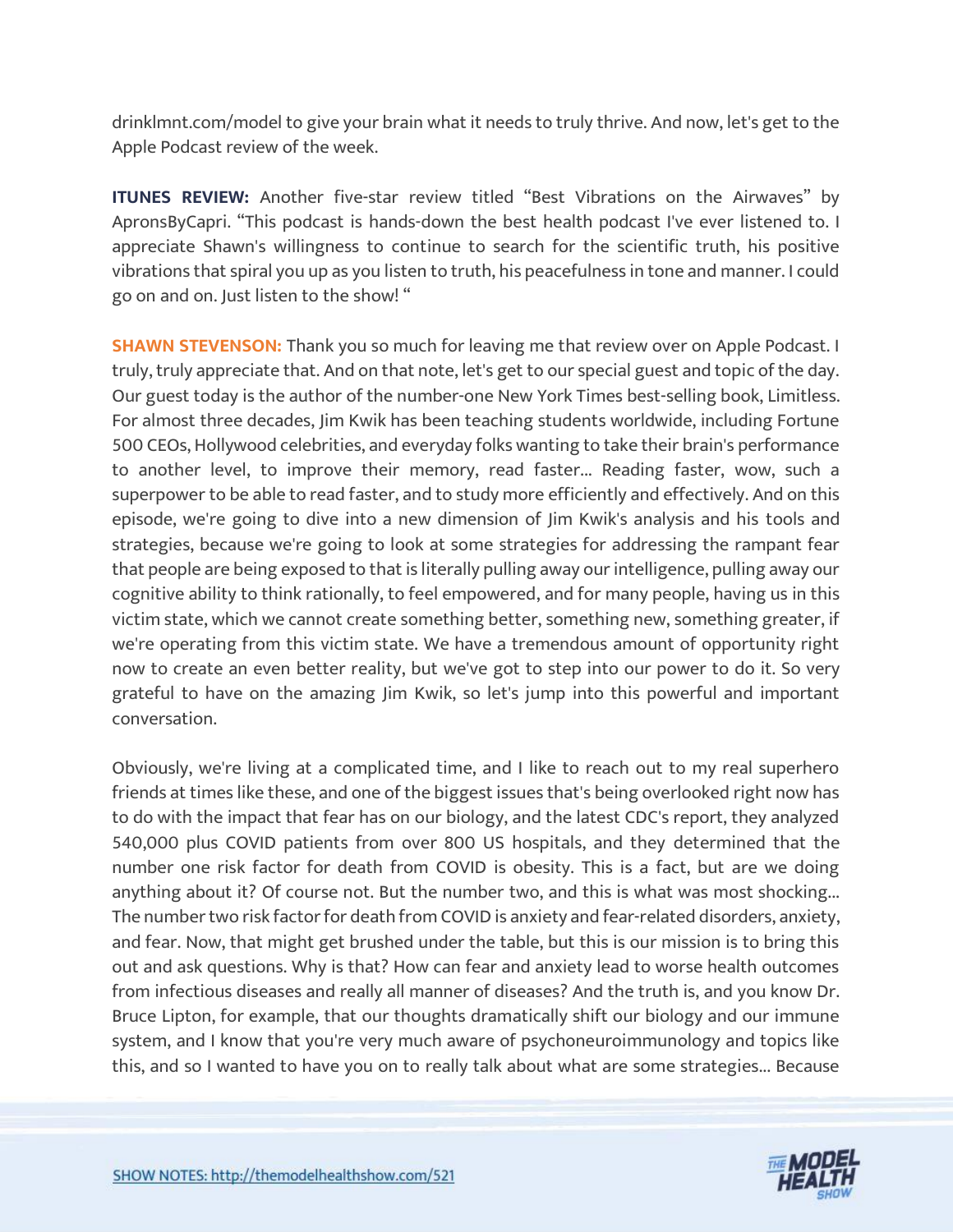we know that this is the issue, we know that fear is a big problem, but what can we actually do about it? And that's why I'm so grateful to have you here, man.

**JIM KWIK:** It's good to be here, man, live and... Thank you for the work that you do. Our team is... We're always listening to your podcast all the time, always sharing it in Slack and everything, and comparing notes, so appreciate you and your team.

**SHAWN STEVENSON:** Such an honor. Such an honor. So, you've got... Obviously, you've worked with some of the most successful people walking around on planet Earth and helping a lot of everyday folks as well, really transforming their mindset, their ability to read faster, their ability to think faster and more clearly, and the list goes on and on. But you also have a lot of experience with helping people to address their fear, and so let's dive into that. What are... So, we know that this is the current circumstances we're dealing with, so what are some of the things people can actually do to help to abate fear and press forward.

**JIM KWIK:** When we're in our survival brain, it, kind of... We're held hostage from our rational brain, our ability to make good decisions, our ability to see things clearly. And people know that the media knows that politicians, they know that. And we're not going to make very solid choices in our life when we're in that survival place when we're in fear, everything's going for just be able to live. And so, we get irrational, we start hoarding toilet paper, we start doing things that are just... Start seeing people through a different lens, which could be a big challenge. And even outside of just the current world events, when people have fear... In Limitless, I talk about how limits are learned. And fear is a limit, it's a constraint, there's a board or some kind of boundary that we're bumping up against. And it could be anxiety around taking a test, it could be fear of public speaking, it could be a fear of starting a business or getting into a committed relationship, where fear holds us back. And so, in Limitless, I have a quote from a French philosopher, and he says, "Life is the C between B and D."

And people are thinking I'm speaking in code, but B stands for birth, D stands for death, life, C, stands for choice. I really do believe that these difficult times, they could define us, these difficult times can diminish us, or these difficult times, they could develop us. We decide. So, some choices that we're working with clients, like little choices that they could make to be able to get over fear, to mitigate fear so they're not in that fight or flight where like you just mentioned, psychoneuroimmunology, where they're more susceptible to colds, to flu, to viruses. Because if you're... Chronic stress, we talk about how it shrinks the human brain, and then there's different things that people could do to manage and cope with stress. Chronic fear is a big challenge. And so how do we manage it?

And so, some choices... First of all, I use... I have this global... I think symbols are very powerful [in the human psyche, I think metaphors are a wonderful way to learn. Metaphors are kind of a](https://themodelhealthshow.com/jim-kwik-rise-above-fear/) 

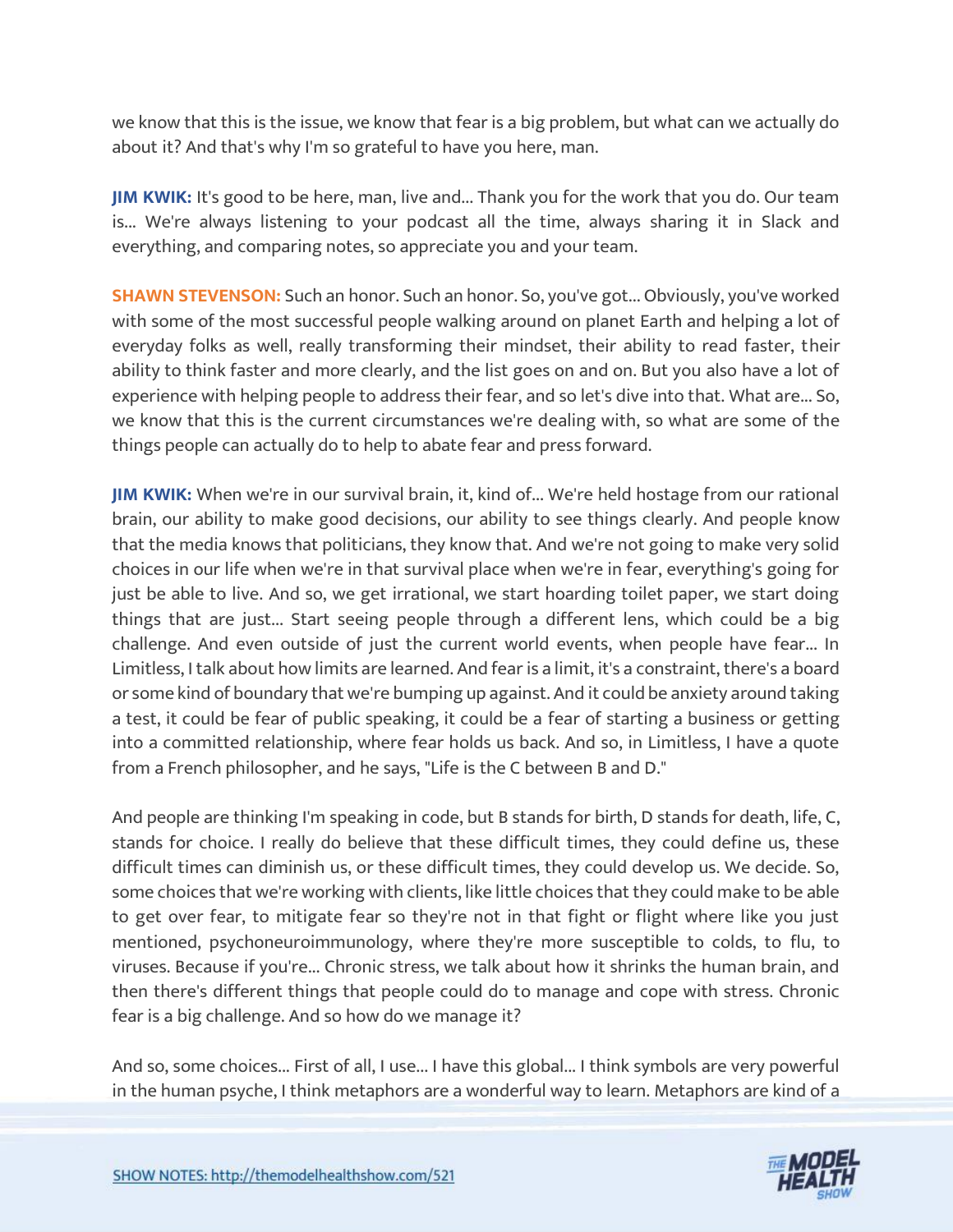shortcut, when you're comparing something, you don't know to something that you do know, all of a sudden you make a connection that wasn't there before. So, the metaphor I'm using is one of big transformation, is that of a butterfly, right? Very simple. And a lot of... And while the beauty is in the butterfly, the growth happens in the cocoon. And a lot of people feel like they're in a cocoon the past couple of years, they might be physically distancing themselves, and they might be alone, they might be alone with their thoughts, they might be working at home or living at work, they don't know, or their kids are in and out of school, they're alone with their doubts, they might be feeling alone, and mental health challenges are on the rise. And so, while you're in this cocoon, how do you come out of it? 'Cause while the beauty is, in the butterfly, the growth happens in the cocoon. And so, it's a struggle to be able to get out, that you develop strength and commitment, character and the things that... Capabilities, and so... To be able to soar to new heights.

So here are five or six things that people could... Choices that they can make going back to decisions, and we can rift on this with your listeners on what they could do to just empower themselves, so they could have their sense of agency back, where they're not giving away this kind of... Or they feel like they're a victim and this is happening to them, where they could... As you talk about, control the controllable. So, I'll make them easy, I'll make them all Cs. So, you during this time is a wonderful time, first, to get clarity. Clarity is power, and because it's really hard to stop somebody who knows where they're going and why they're going there, you know what I mean? A lot of people, we're living... There are forces out there that try to confuse you with their messages, with manipulation of data, and a confused mind doesn't do anything, so you're immobilized, just like where fear could lead to freezing or fleeing. And so, clarity. And so, clarifying questions, I believe questions are the answer, and they're an amazing tool that we could use.

One question is something simple like, what's most... Just start basic. Solitude is a wonderful time for self-reflection. And so maybe it's asking yourself, "What's most important to me in life? What's most important to me in my health? What's most important to me in my career?" Zero-based thinking, "If I was to start over, what's really important to me in my security, in my personal freedoms, in the things that matter to me most?" And I always tell people, it's not just time management, it's priority management. That the most important thing is to keep the most important thing the most important thing, right? And so, what is most important to you? Maybe it is your freedom, maybe it is growth, maybe it is love and family, maybe it is contribution, maybe it is safety, maybe it is an adventure. So that's your north star. 'Cause sometimes when we're going 100 miles, and as many people do, we're just burning, driving that car, going really fast. We don't ask ourselves, "Hey, am I still going in the right direction?" 'Cause, we just do it every single day. And we know through studies that upwards of 40% or more of our behaviors are just habitual, they're unconscious, we're on autopilot. But like Dr. [Stephen Covey who wrote Seven Habits of Highly Effective People says, you don](https://themodelhealthshow.com/jim-kwik-rise-above-fear/)'[t want to climb](https://themodelhealthshow.com/jim-kwik-rise-above-fear/) 

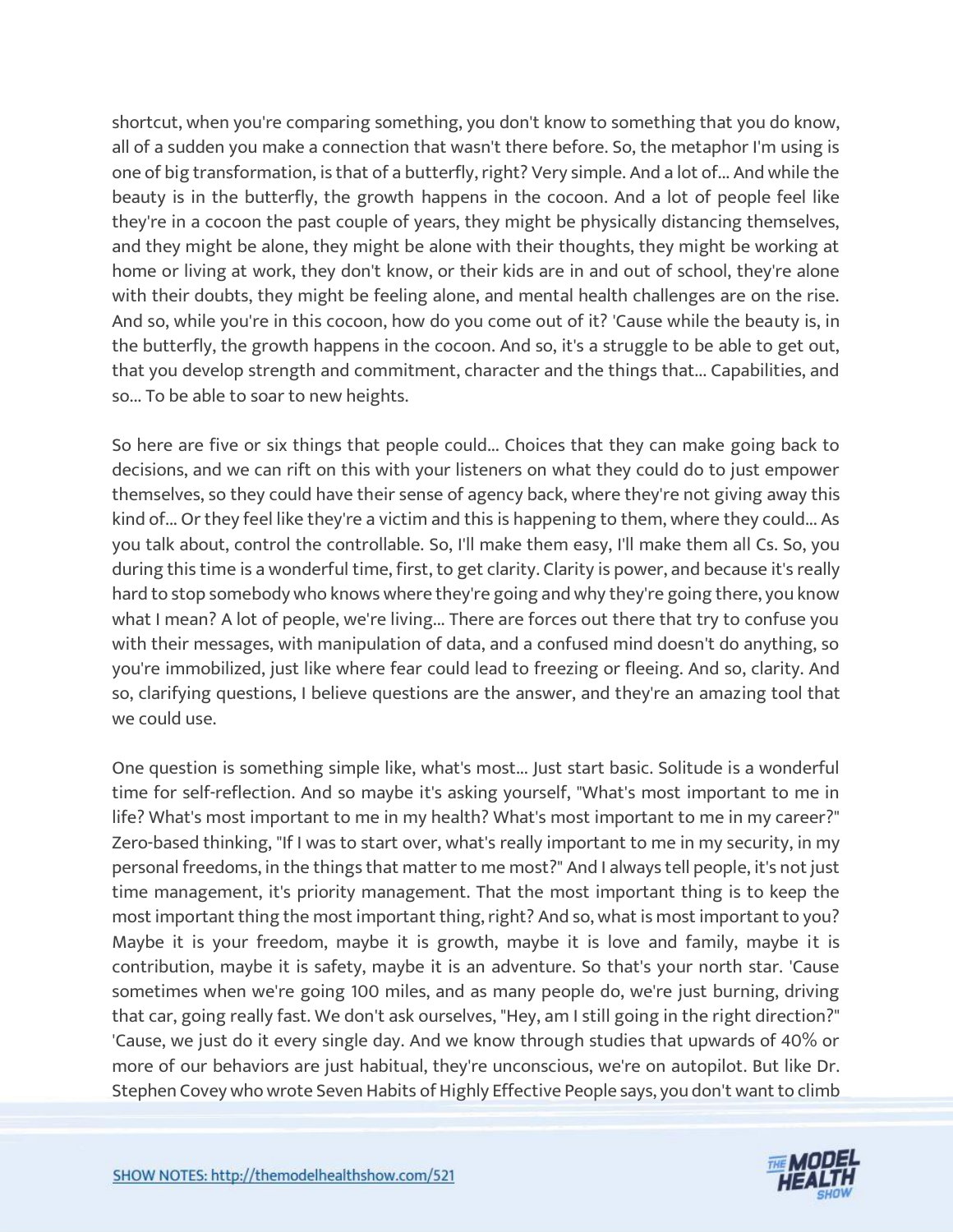the ladder of success really efficiently and get to the top and realize the ladder's leaning on the wrong wall.

So, the second question I would ask besides what's most important to you in these areas, what's most important to you where you're going to live? What's most important to your kid's education? Are my actions aligned with those values? That's the congruency and the integrity that most fulfilled people and the happiest people, cultivating those emotions to be able to dilute the fear that's out there, they're on purpose. And so, a lot of people feel burnt out because of fear, because they're burning on all cylinders, and their hormones are all out of whack, they're staying up late at night because they're on social media scrolling through all the crazies that's going on. And I would say that sometimes we don't feel burnt out 'cause we're doing too much, sometimes we feel exhausted and burnt out because we're doing too little of the things that really matter, the things that light us up, the things that make us come alive. And so, I would really hone in on those four or five things that are most important to us, then take some time to pause and just ask yourself, and then have this conversation with your kids, have this conversation with your significant other, find out what their values are also as well. Are we doing things every single day to meet those things?

**SHAWN STEVENSON:** Yeah, I love that so much, and thank you for pointing out to have these conversations with our kids as well. Kids are some of the people who are unfortunately struggling the most right now with this time. It's kind of a massive, big social experiment. And so, finding out what is their biggest value, what's most important for them, what's their priority, and asking these clarifying questions, What's most important to their health? What's most important to their happiness? The same thing with our significant other. And there's something healing, of course, just having these conversations, period. And the thing about you, man, you help to bring out what's kind of rattling around in our minds to the surface so we can get a good look at it. And so, and I want to reiterate this point.

**SHAWN STEVENSON:** That clarity... So, we've got our clarity questions. So it might be, what's most important to me in life? And for you, it might be your family. But are your actions actually demonstrating that that is your biggest priority? And if not, wouldn't this be a good time to adjust to make that the reality? And same thing with our health. And when we seem like... When it may seem like the world has taken something away, for example, like your priority with your health is working out, going to the gym, but the gyms are closed down. The parks have got the caution tape up around, and you're just... They're taking away my ability to exercise and to be healthy. But this is an opportunity for us to find a way, get creative. Because chances are, this isn't the first time that something abnormal is going to happen in life. And so, I think it also develops that skillset of resilience.

**JIM KWIK: [Very much.](https://themodelhealthshow.com/jim-kwik-rise-above-fear/)**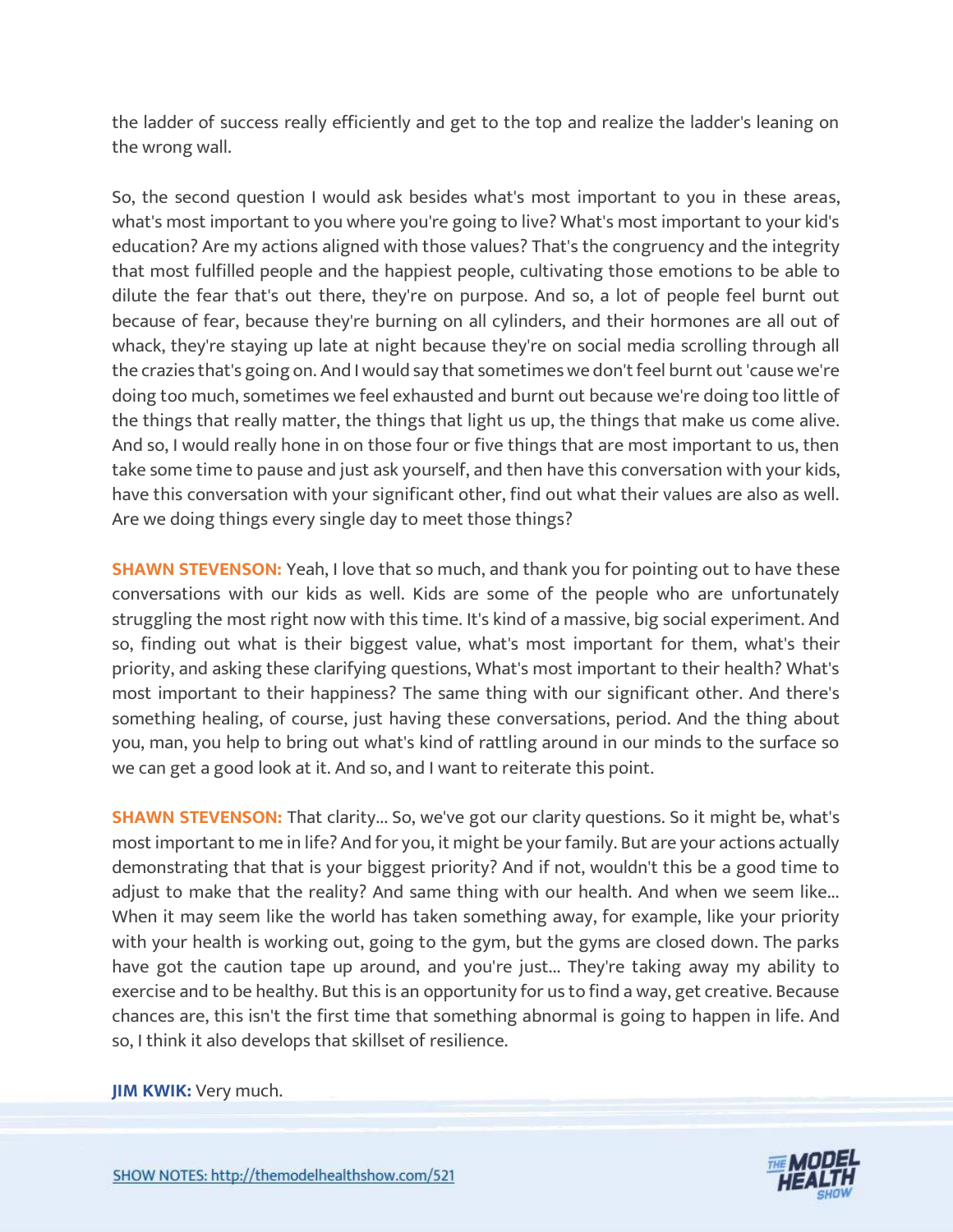**SHAWN STEVENSON:** This is so good, man. So, clarity is number one.

**JIM KWIK:** That's the first thing. Yeah.

**SHAWN STEVENSON: It's amazing. This is so, so important.** 

**JIM KWIK:** Yeah. So, again, we're talking about the choices. Life is a C between B and D. These are small choices. And you don't have to spend hours on this, but that's... I think part of success is just getting to know yourself as you're evolving through this life, whatever cycle that you happen to be in. And part of that, it could be journaling, it could be meditation, it could be talk therapy. Self-awareness really is a superpower. The second C, I would say, in no specific order, is care. Again, something your show is all about, that self-care is not selfish. And all the things that we talk about. And it's not just eating the best foods and optimizing your sleep or going to... You know, getting bodywork done. It also is caring... Part of self-care is realizing when you say yes to somebody or something, you're not saying no to yourself, right? And a lot of people, they're burnt out because they have too many tabs open, and it's still taking up a lot of space, it's requiring a lot of energy, people are over-committing all the time to things that they can't fulfill on. And so, there's a kind of a breach with your own commitments and your own trust with yourself.

I would also say that part of self-care is making the choice when you say yes to something like, all the craziness that's out there. It's interesting, a lot of us are on social media, right? And there is an algorithm to social media, clearly. And one of the algorithms is, whatever you engage with, you get more of. So, if you just happen to be really into, we mentioned this before, but cat videos or whatever, that you just engage, like, share, comment, watch all the cat videos, then they're going to show you a lot more cat videos. And that's going to be your perception, that's going to be your News Feed. Well, your mind has a similar algorithm. Whatever you're consistently engaging with, they're going to show you more of. And media marketing knows this. If it bleeds, it leads. If something is threatening your... Part of your brain, let's say, the amygdala gets hijacked and you have to pay attention, 'cause that's your survival. So, you have to pay attention to what's dark, threatening, and scary.

And the challenge is, if that's what you're engaging with, just like the cat videos, they're going to show you more of it. Your mind is going to see literally in your observation, in your perception, more of that darkness, scariness, the threatening things, because that's what you're engaging with. You're training your nervous system, saying, this is important. And the challenge, though, is that leaves you very little bandwidth for hope. It leaves you very little bandwidth for opportunity. It leaves you very small bandwidth for solutions, for the things... Leaves you less bandwidth for gratitude, [the things you can be grateful for. And so, just](https://themodelhealthshow.com/jim-kwik-rise-above-fear/)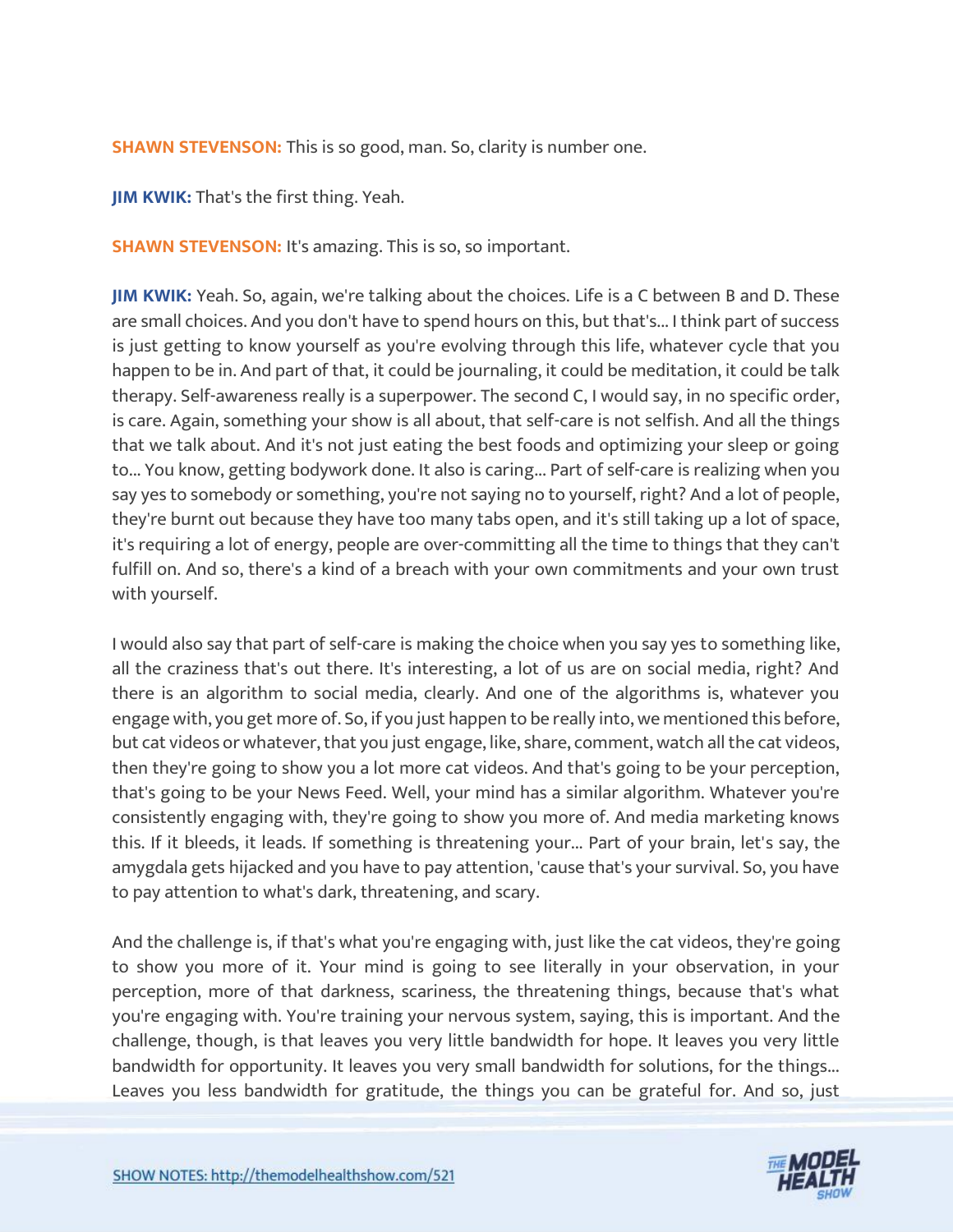reminding... With care, part of it is just... It's like self-love. It's falling in love with that person in the mirror that's been through so much but is still standing and making self-care a priority for you, your family, your team also, as well. And that's why we're always feeding our minds with great podcasts like your self's, with books and with great conversations, and then people, so... And again, it could be 10 minutes, just like the other ones, it could be just only for a 10-minute walk with your dog that day, something that... 'Cause little by little, a little becomes a lot.

#### **SHAWN STEVENSON:** Yeah, yeah.

#### **JIM KWIK:** Yeah.

**SHAWN STEVENSON:** This is... For me, obviously, this is like the center point. So, I want to connect these together with fear. This becomes like a force field, in a sense, because your... You have the opportunity to train your brain to basically tune into what you care about, right? So, if you're telling your brain that I care about cats and Beyonce, which is my wife's explorer page on Instagram, then that's what you're going to see more of, you know?

#### **JIM KWIK:** Right.

**SHAWN STEVENSON:** But this is happening in the "real world," whether we realize this or not. What are you tuned into? You get to demonstrate or tune your brain into like... Basically, instruct your brain on what you care about. So that's very powerful, in that self-care and feeding our brains intentionally the things that provide that resilience and that self-care, that force field of positivity is something that's within our power as well to kind of defend us against fear.

**JIM KWIK:** Exactly. 'Cause a lot... There's a huge cognitive load that's spent when we're scared or fearful, right? It burns... Stress, fear burns a lot of energy, right? A lot of brain glucose. So, insulate yourself with the best force field ever. So that's the second C. The third one I would say... Again, we're talking about little choices that you can make to help kind of rewire your life, your nervous system for confidence, for courage, for peace of mind. I would say the third one is contribution. Fear is something that we all experience, and just like when we talk about in Limitless that limits are learned, a lot of fears are learned, right? They say... Somebody told me that, and I don't know if this is true, but the two things, the two natural born fears that we have is fear of falling and fear of loud noises. I don't know if that's accurate, but pretty much we can all accept that most of the other fears are learned. The fear of public speaking, it's not something we're born with, right? It's something that we learned. And for me, that was a big... That was one of my big fears, which is ironic because that's all I do for a living.

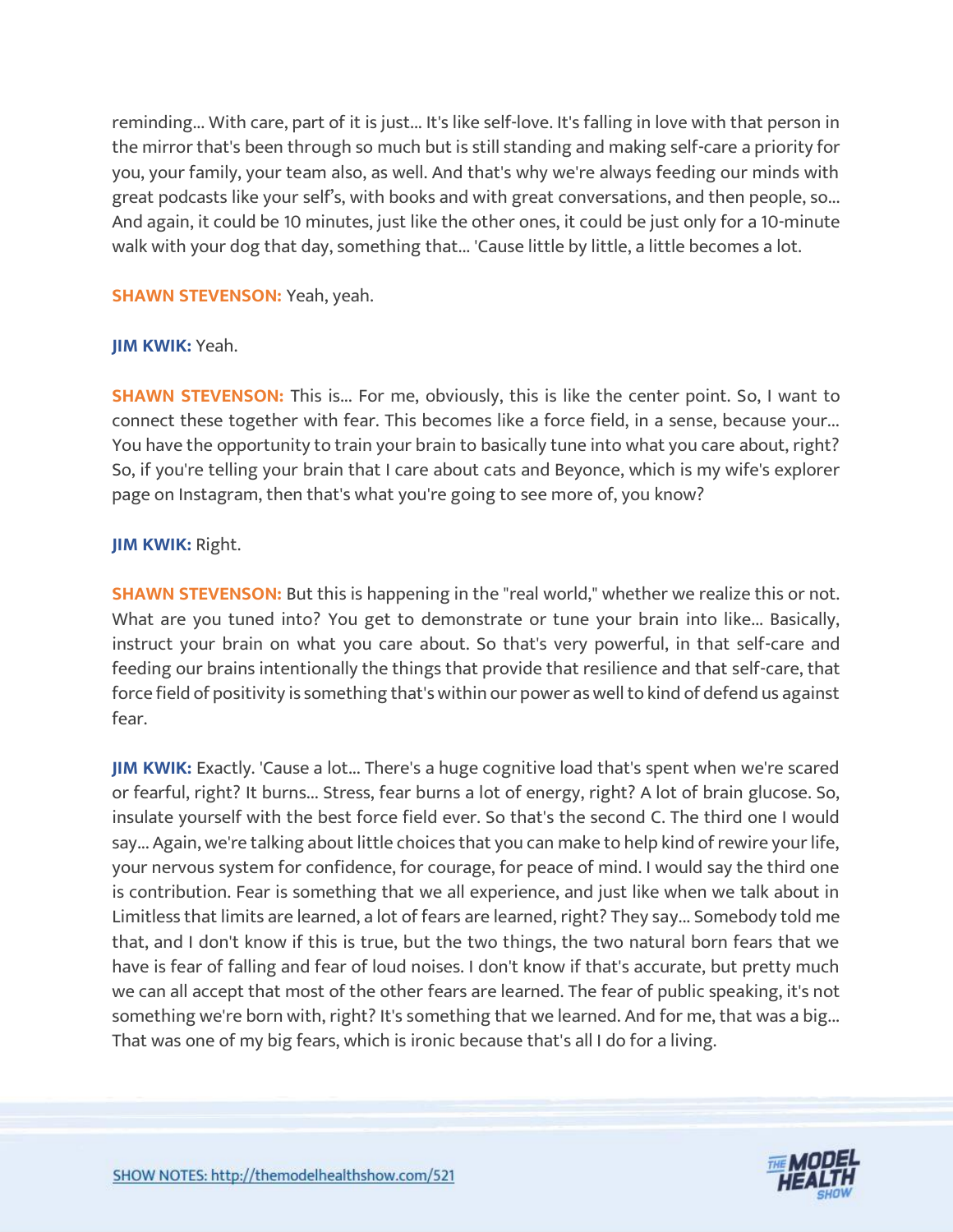And so, what I would say is contribution, how even with me, if I have a fear of public speaking, what I think about is that one person in the audience that I want to contribute to. And that takes my focus and my awareness off of my own anxiety or butterflies, and I put my attention on service, contribution. And where your focus goes, that's where your energy is going. And once I do that... Literally, Shawn, I'm pretty introverted, kind of pseudo-really shy because of my learning disabilities growing up and my traumatic brain injury that's very self-conscious, my superpower was hiding growing up. That was really good we're talking about, Shawn...

**SHAWN STEVENSON:** Hide and seek, where the hell is Jim?

**JIM KWIK:** Yeah, exactly. I would sit behind the tall kid in class, I would always shrink down, I'd be invisible boy, right? Like, I'd be able to... 'Cause I never had any answers, and I didn't understand what people were talking about in school. I didn't want to be picked for sports 'cause I don't want to... Out of fear of just messing up and making mistakes and letting people down, and fears that we take on into adulthood. And so, I would say that when it comes to contribution, it focuses your energy on service. I think we learn so we could earn, so we could return. Like, we donated 100% of the proceeds to Limitless to charity, hundreds of thousands of dollars to build schools for children in need in Kenya, Guatemala, Ghana, to Alzheimer's research for women. We know that women are twice as likely to experience Alzheimer's than men, in memory of my grandmother who I lost when I was going through my learning difficulties.

But going back to contribution, I feel like that's why we're here. Everything in nature, it has to grow, but it also has to give, right? And otherwise, it's eliminated. And I think that's important. And you don't give to get, you give because it's who you are. And I think contribution is one of the antidotes to fear. And it doesn't have to be huge. It could be making food for frontline workers, it could be contacting a neighbor that might be alone, and just little things like that make a difference.

**SHAWN STEVENSON:** Yeah. Man, I love this. That's so powerful because I don't know why I didn't even think of this, that you would bring this one up, because fear has this tendency to make us withdraw, and if we intentionally put forth contribution...

**JIM KWIK:** Right.

**SHAWN STEVENSON:** It's literally... It is an antidote; it's the opposite of what fear drives us to do. That's really remarkable, Jim.

**JIM KWIK:** So, the question here would be like, how can you take some of your time, your talent, [your treasure to make a difference? I think when we](https://themodelhealthshow.com/jim-kwik-rise-above-fear/)'[re making a difference, it](https://themodelhealthshow.com/jim-kwik-rise-above-fear/)'[s something](https://themodelhealthshow.com/jim-kwik-rise-above-fear/) 

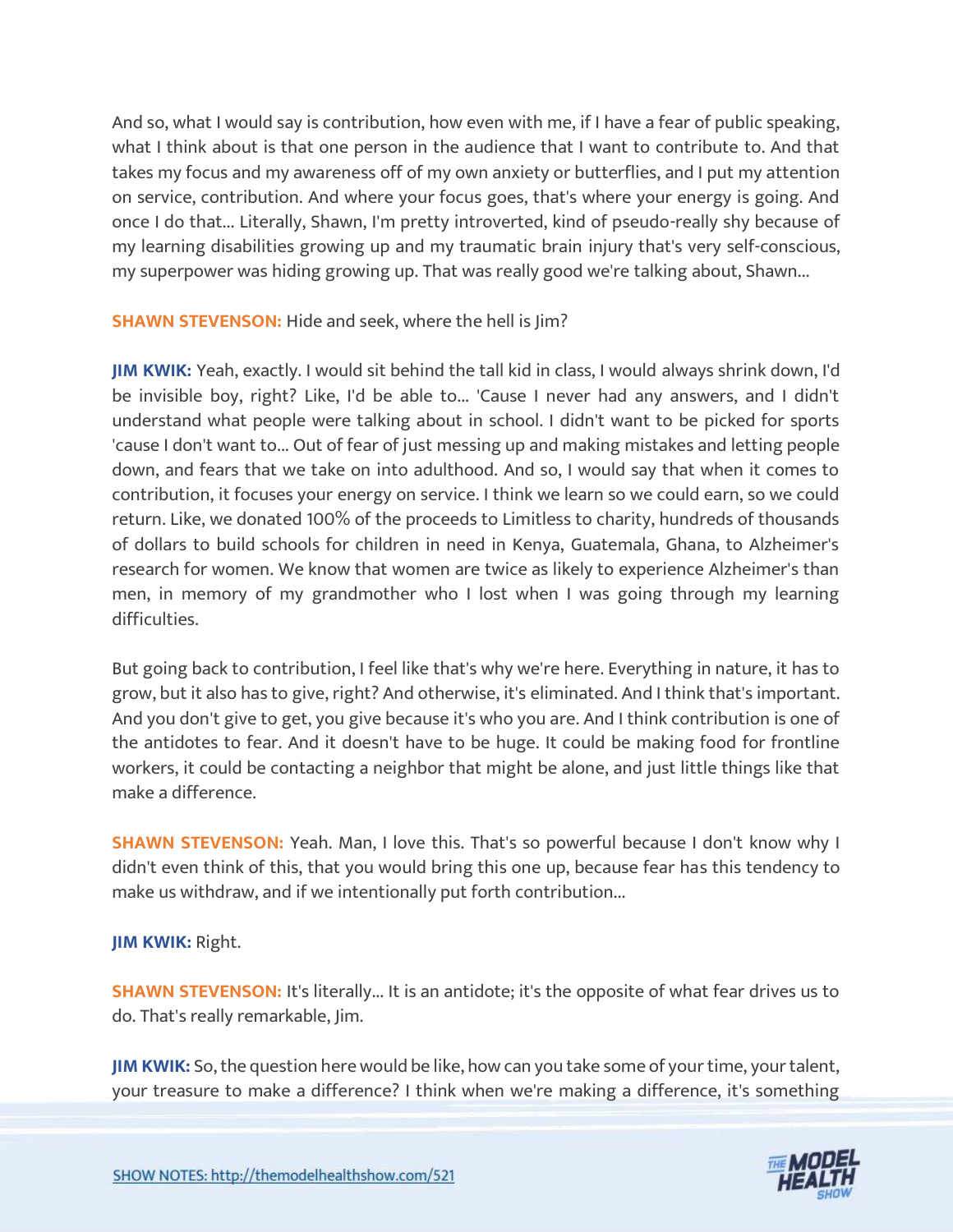that gives us fulfillment, it gives us joy, and again, these are emotions that could drown out the fear and the negative self-talk and all those sensations where we feel immobilized, gives us our power back again. A lot of this conversation is about getting your agency back, 'cause when we're in fear, we feel like we're at the effect, we feel like we're a thermometer. A thermometer just reacts to the environment. And as human beings, sometimes we react to the environment. We react to politics, we react to what's going on in the world, the economy, how people treat us, but in actuality, the strongest, most successful, happiest, fulfilled people, the ones that have joy, identify more with the thermostat. Thermostat doesn't react to the environment, it gauges.

So, be a thermostat, gauge, know what's going on in the world, right? But then, you set a temperature and the environment reacts to you. And you set a goal, you set a vision for what you want to do, a mission, how you want to disrupt things and make things better, and then make it the way you see it. So that's what I would say is contribution. And then, a couple more, and I'll make them Cs 'cause I'm kind of OCD about that. The fourth one I would say is, how about creativity? This is a nice time to be able to be... I believe the future belongs to the creators; you know. Even before what's going on, a lot of jobs they were going to outsource to other countries, they were going to machines, they're going to auto... They're being automated, they're going to artificial intelligence, and you know, like, I believe the things that aren't going to be outsourced to a machine or things that are truly limitless. There is no limit to our creativity, our ability to solve problems. There's no limit to our ability to imagine and envision a better future for ourselves and our families and future generations. There's no limit to our ability to even come together as a community.

It's interesting, like, you look through time, some of the most amazing inventions and works of art came through difficult times, it was created during the... Like, did you know it was during the great plague that William Shakespeare created Macbeth? He created Anthony and Cleopatra during the great plague. It was during when they shut down London and everyone had to physically distance themself. Isaac Newton couldn't go to the university, so he went home, and the story goes, he was sitting underneath a tree in his yard and an apple fell on his head and he created the theories of motion, he created the theories of gravity. And I'm not saying we have to create at that level, you know, everybody, but what's on your... You have a to-do list, what's on your to-create list? Maybe you want to create something, a social media campaign, maybe you want to create a new business, maybe you want to create... You know, come up with a solution to a problem that we're facing in ourselves, and maybe create music, maybe you want to write a book, right? But this is a wonderful time, and again, you don't spend hours on this, just like, 10 minutes of writing that day, or something that you want to create that really lights you up.

**SHAWN STEVENSON:** [What if somebody tells you that they](https://themodelhealthshow.com/jim-kwik-rise-above-fear/)'re not creative?

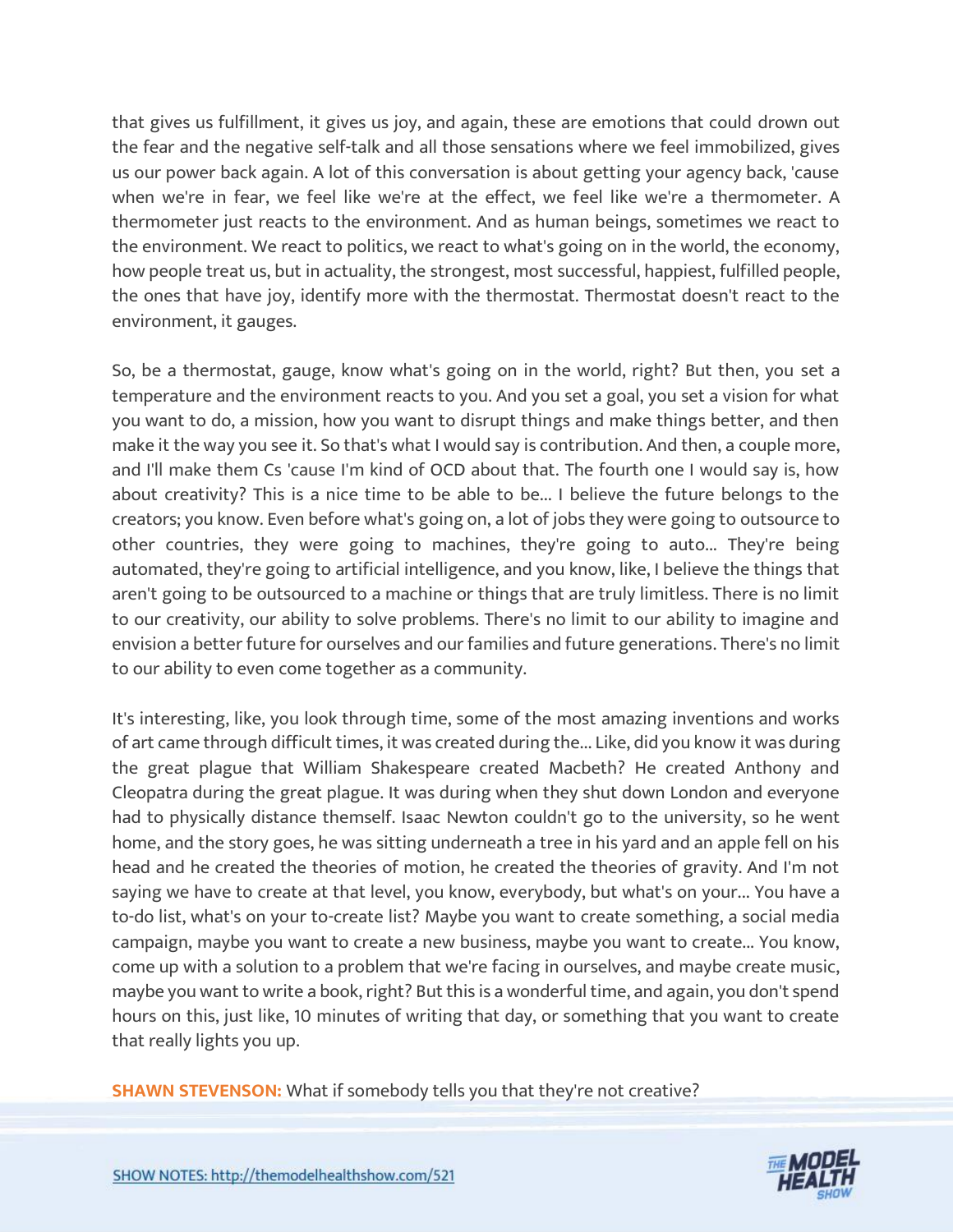**JIM KWIK:** That's a good question. I just spoke at an event yesterday, and people come to me during the break just like, "You know Jim, I have a horrible memory," or "Jim, I'm just not creative," or "Jim, I'm just too old," and I always say, "Stop. If you fight for your limitations, you get to keep them." I think part of the nature of our work together, and so many people who are joining us for this conversation is about transcending. That's one of the things we want to do together in the world, we want to transcend, we want to end the trance, end this mass hypnosis through marketing, through media, that we're helpless, that we're not enough, that we're broken, that we need to be saved, you know what I mean? And so, this whole mindset... Or if it's not coming, if it's not hypnosis from the outside, it's self-hypnosis. It's like you said, someone, saying, "Oh, I'm just not creative," and, "I don't have creativity." And here's the thing, our words matter, they affect our brain, the languaging that we use.

And you know, going back to this, your brain is like a supercomputer and your self-talk is a program that'll run. So, if you tell yourself, "I'm not creative." You will not be creative that day, because you programmed your supercomputer not to. Same thing if you say, "Oh, I'm not good with names." You are not going to remember the name of the next person you meet, 'cause you're programming your computer not to do that. And so, I would say, one of the things to that person who says that they're not creative is, take your nouns and turn them into verbs. You do not have creativity. You do creativity. You do not have focus. You do focus. You do not have motivation. You do motivation. Even when it comes to fear, you do not have fear. There is a process that's going on that's making you fearful. You know what I mean? And when you can take it and turn it into a method, then you have real magic, you have real magic superpowers. Meaning, you don't have confidence, you're like, "Jim, that's a problem, I don't have any confidence." No, you do confidence, right?

And when you... There's no magic pill to get out of fear, but there is a magic process. And that's really what it's about. So, I would say first, monitor language that you don't have creativity, there's a creative process. And then we've talked about in previous episodes on your show about different ways of getting to these brain wave states like theta and doing this imaginary... And using questions to be more creative and such. So, I would say that to everybody, that limits are learned just like fear. You do not have fear. We are going through the process of creating fear inside and then outside. And then finally, I would say, besides clarity, besides care, besides contribution and creativity, which is, again, this is a wonderful time to create, I would say the last one is, let's say capabilities.

Let's talk about that. There's that quote where it said, "You're not rising to the level of other people's expectations. What you're doing is falling to the level of your training." Capabilities are the knowledge, the skills, abilities. And this is the thing, like, I really think that fear, it's like [a signpost, like all emotions. When you feel love, you can](https://themodelhealthshow.com/jim-kwik-rise-above-fear/)'[t just let it end at an emotion, right?](https://themodelhealthshow.com/jim-kwik-rise-above-fear/)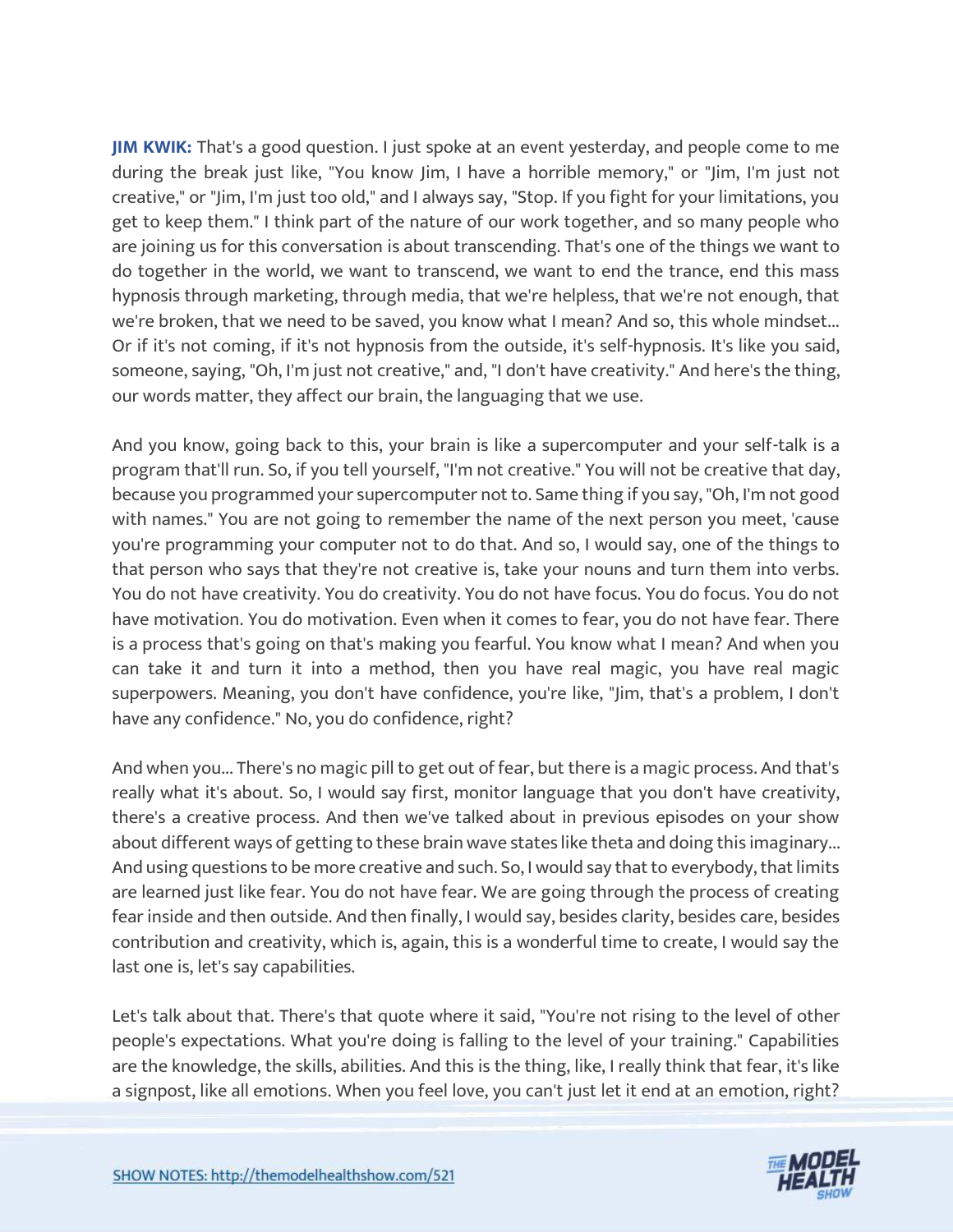Those emotions lead to behaviors and lead to some kind of action. And I feel like, that if you ever feel fear, it's a signpost or a signal that you need to do something. Maybe it's to prepare, right? Or it's to be able to do some of the things we talked about earlier about self-care and clarity and everything. So, let's say you... Somebody has a fear of public speaking. The only reason I bring this up is because a lot of people say it's the number one fear in this country. Number two is widely reported to be fire. Number three, death, which is the old joke, right? That if you're at a funeral, most people would rather be in the coffin than the one giving the eulogy, right? 'Cause, there's such a big fear of public speaking.

But if you have a fear of public speaking, maybe it's a signal to act, to improve some capabilities, to take some... Go to Toastmasters, to read a book on public speaking, to be able to practice. For me, when I was first learning to public speak, I would... It's not the thousand, 10,000, 30,000 people that I'm speaking to now, it used to be like, these bunch of the eightyear-olds. There are like, 10, eight-year-olds in the audience, and I would get so scared to talk to that class. But you know, courage is also a muscle, just like fear. And if we always indulge in fear, that muscle gets stronger. Just like if we always indulge in distraction, we're always flexing our distraction muscles at the cost of our own focus. Well, little things that you could do.

So, capabilities. What I would say is, if you feel fear, there's something in psychology called the confidence-competence loop, which a lot of us are familiar with. Confidence-competence loop, that the more competent you get at something, the more confidence it gives you. If you don't know how to play golf and you take some golf lessons, you have some more competence, it gives you a level of confidence, and then you're going to play more, and you're probably going to get better, so you get more confidence, and it's self-replicating. So, I would say everybody needs to have not only a to-do list and a to-feel list and to-create list, but also, a to-learn list, you know? And so, if you feel fear, what do you need to do to feel like that you're prepared? And I think that skills, those knowledge, those abilities will give me more courage.

#### **SHAWN STEVENSON: Awesome, awesome.**

#### **JIM KWIK:** Yeah.

**SHAWN STEVENSON:** I love that question because this is using this innate ability of the mind to answer any question we pose it, to just take a moment to just grab the reins of our mind just a little bit, grab the wheel, and ask, what is this fear trying to teach me? What is this fear instructing me about?

**JIM KWIK:** Yeah.

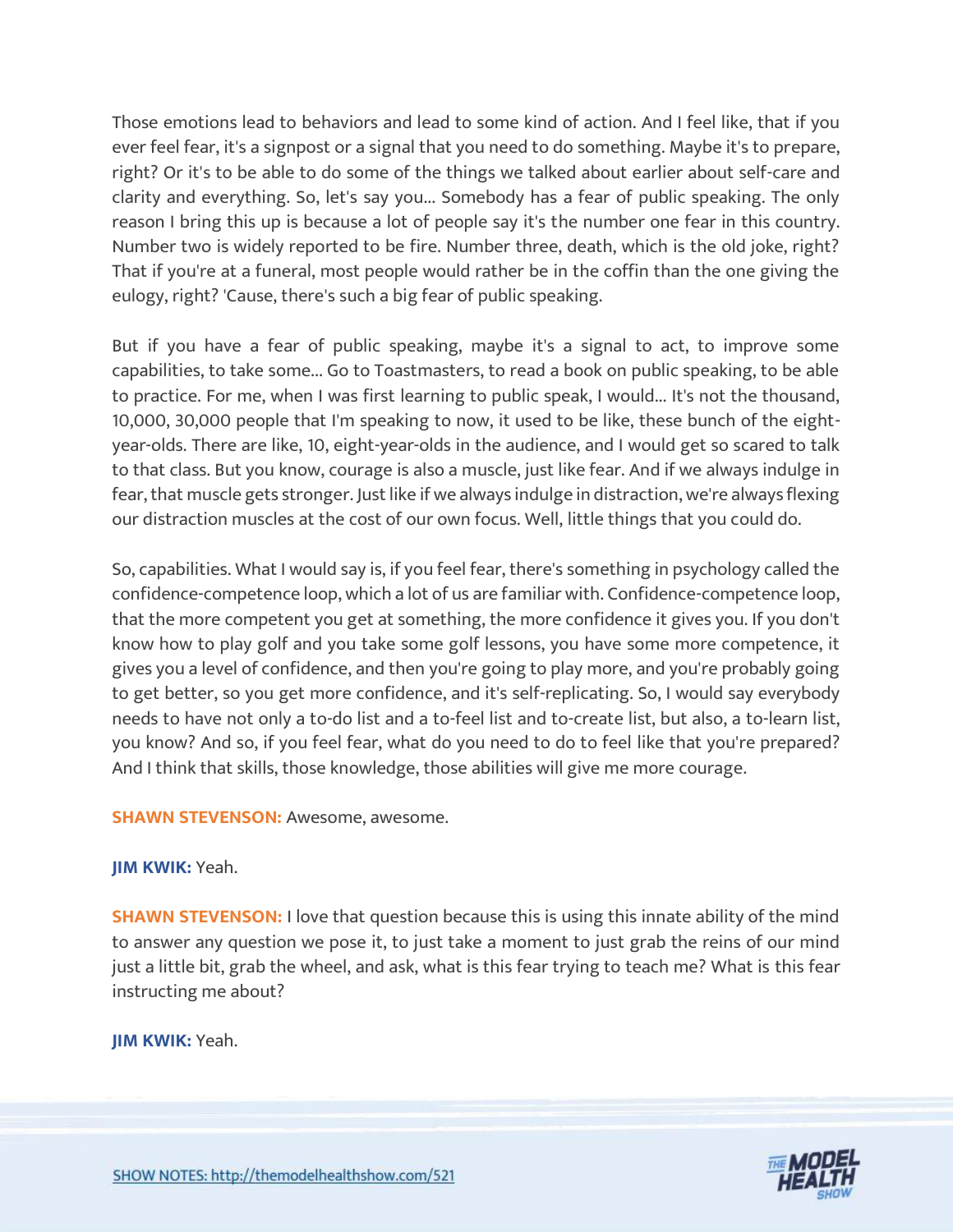**SHAWN STEVENSON:** And we... Even from that place, we can start to break down. Oftentimes, it becomes an irrational thing...

**JIM KWIK:** Right.

**SHAWN STEVENSON:** That we can break down and identify what it really is that might be bothering us. But oftentimes, it's also creating the opportunity to develop a certain capability, right?

**JIM KWIK:** Very much so.

**SHAWN STEVENSON:** So, it could be a capability or capacity of resilience, of creativity, or of being able to perspective-take, to see things from different dimensions, whatever the case might be. So, these are all very powerful.

**JIM KWIK:** Yeah. So, if people have a fear of money, maybe they... That that's a signpost to say, "Hey, I need to get some financial literacy." You know? If people have a fear of numbers, they could take something. If they have fear of forgetting things, they could take a memory course. You know what I mean? Like, there's things that the people could do. If you have a fear of starting a relationship because they have had trauma in the past or they're dealing with some self-esteem issues, maybe it's taking a course or reading something, and then that knowledge and those skills and abilities help us to level up. I would actually add just in the spirit of this conversation, I would add a sixth one. So, I want to be really abundant here in a time of fear, potentially. What's that fear of like... What's the acronym? False evidence appearing real, right? Community. You want to get out of fear? Be part of something. And that's like a huntergatherer, right? You have a village, and it takes a village, but you know people have your back, right?

Like you and your community. And it's one of those things where it's just, those are the people that would survive. It wasn't the lone hunter, right? And so, everything kind of comes back to that. And again, fear is... Could be a good thing. Now, if you have a fear, it could save your life, right? Being fearful of falling... Falling off of a cliff or be able to wear your seat belt, you do certain things, but the challenge is irrational fear, which is happening a lot, where people know that fear is one of the most powerful ways and powerful and proven ways to manipulate people to do things they wouldn't normally do unless their survival brain was on alert. So, community, people ask that African proverb, "If you want to go faster, you go alone. If you want to go further, go together." How do you become limitless in a limited world? We do it together, and that's the only way.

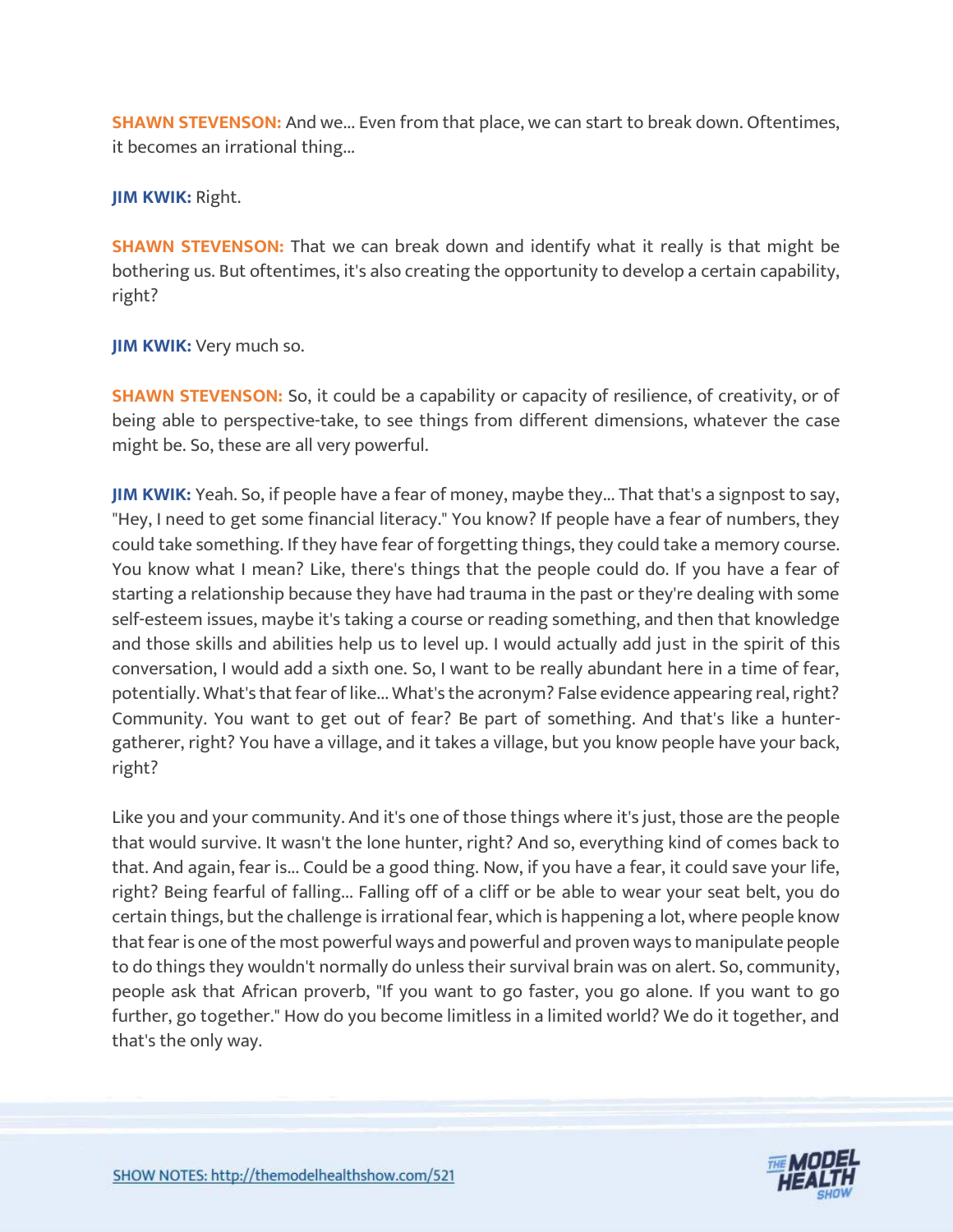**SHAWN STEVENSON:** Yeah. Got a quick break coming up. We'll be right back. Few people know that regularly drinking coffee has been shown to help prevent cognitive decline and reduce the risk of developing Alzheimer's and Parkinson's disease. This attribute referenced in the journal Practical Neurology is yet another reason why intelligent coffee consumption makes the list of best neuro-nutritious beverages. Another study featured in the journal Psychopharmacology uncovered that drinking coffee has some remarkable benefits on mental performance. The research has found that intelligent coffee intake leads to improvements in alertness, improved reaction times, and enhanced performance on cognitive vigilance tasks and tasks that involve deep concentration. Now, why am I stressing intelligent coffee intake? This means acknowledging the true U-shaped curve of benefits and not going ham on caffeine. The data clearly shows that some coffee, a cup or two a day, and the accompanied caffeine is a great adjunct for improved mental performance. But going too far starts to lead to diminishing returns, so we want to make sure that we're getting an optimal intake of coffee, and again, not going overboard. But also, coffee is best when it's not coming along with pesticides, herbicides, rodenticides, fungicides. These chemical elements are clinically proven to destroy our microbiome terrain, so destroying the very microbiome that helps to regulate our metabolism, regulate our immune system.

The list goes on and on. Obviously, we want to make sure that those things are not coming along with the high-quality coffee that we're trying to get these benefits from. And also, what if we can up-level the longevity and neurological benefits of the coffee by combining it with another clinically proven nutrient source? Well, that's what I do every day when I have the organic coffee combined with the dual extracted medicinal mushrooms from Four Sigmatic, and if we're talking about optimal cognitive performance and the health of our brain, the protection of our brain, there are few nutrient sources like Lion's Mane medicinal mushroom that pack these kinds of benefits. Researchers at the University of Malaya found that Lion's Mane has neuroprotective effects, literally being able to help to defend the brain against even traumatic brain injuries. It just makes the brain more healthy and robust. So again, this combination of medicinal mushrooms plus organic, high-quality coffee is a match made in nutrient heaven. Go to foursigmatic.com/model. That's F-O-U-R-S-I-G M-A-T-I-C.com/model to get 10% off their incredible mushroom elixirs, mushroom hot cocoas, and mushroom coffees. Again, that's foursigmatic.com/model and now, back to the show.

So, I want to dive a little bit deeper into community because I think that this is an under-utilized superpower, especially when you're facing a larger-than-life villain. You get a Thanos situation, it's SARS COV Thanos showing up. You get the Avengers together for a situation like this. You don't try and do it yourself. So, what can folks look to if they're feeling like, and I know a lot of folks who are feeling this way, that they're cut adrift? A lot of folks are having issues with their family, with their co-workers, where the case might be based on their sense of sovereignty and [their own personal choices and freedoms whatever the case might be, or maybe they](https://themodelhealthshow.com/jim-kwik-rise-above-fear/)'[re](https://themodelhealthshow.com/jim-kwik-rise-above-fear/)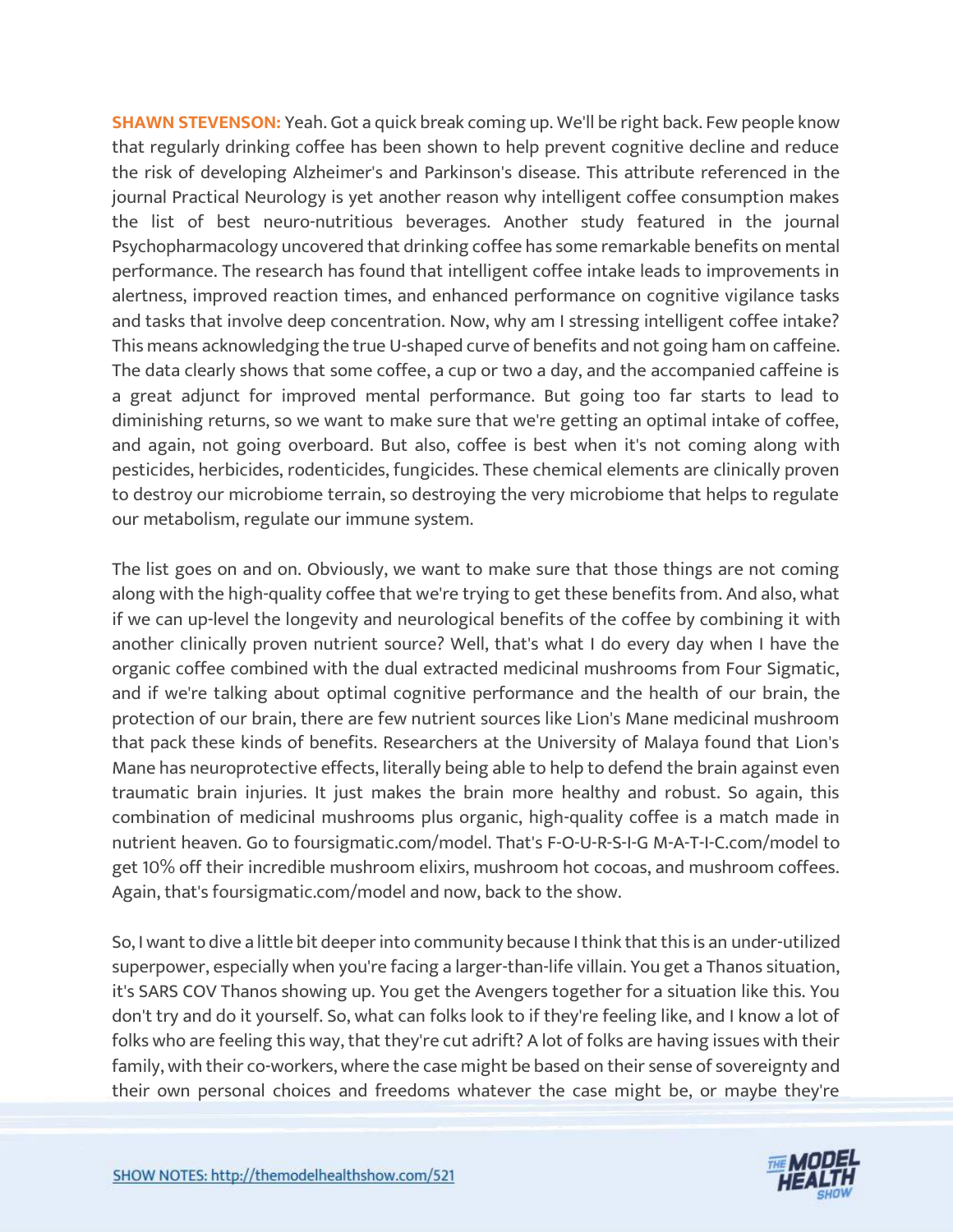participating in the change that's going on the mandates, but they just feel like, hey, I believe that everybody should be able to make their own decisions, whatever the case might be, but even going a little bit outside of the dictator type narrative, people are feeling like they're at odds with other people. So, what can folks do to galvanize and get together with the community of like-minded people who are not here to necessarily fight against something because ultimately, and I got to share this, I don't think that we're fighting against each other? I think that's the framing of the media making us hate each other.

**JIM KWIK:** Divisiveness for sure. Wonderful idea.

**SHAWN STEVENSON:** We're really fighting together against idiocy I think, that's one of the things that we're fighting against. But ultimately, we're fighting for the spirit and the souls of people, that intangible, universal, timeless thing about us, and understanding our place in all this. Right now, I think we're very short-sighted, and I think that that's what we're really fighting for. We're fighting for freedom of thought. We're fighting for human potential. So, I just want to share that little nugget, but what can folks do right now to cultivate and get themselves plugged into a community when they might feel like they're a little bit cut adrift and alone?

**JIM KWIK:** Yeah, I think this is a very important conversation that if somebody's listening to this right now and they're feeling alone, if they feel isolated, if they somehow feel marginalized, you're not, first of all, that person's not alone, because there are so many people who are feeling the same way without a doubt, and sometimes it could be tough when we're going through trauma or depression or an anxiety, and we all go through different stages.

I think everybody is fighting a battle that no one knows about. That's why I think now more than ever, kindness is important, that kindness is a real super-power. I was saying before, it's important to if you haven't found that community or that person to be able to back you or support you, or just be there, is to be that person for somebody else. And so, I think we always should be giving the thing that we sometimes need the most. I think also part of it has to do with acknowledging that it's okay to feel this way. And then 'cause I think self-awareness is the starting point for anything, you need to be consciously aware that something is going on. And then you need to sometimes take a little bit of courage. I saw this movie recently, I didn't really watch it 'cause I heard it in the background, it's with Matt Damon, it was "We Bought a Zoo", you've seen his movie?

But there's this quote, this line that just kind of struck me when I was listening to it, something like, "All you need is 20 seconds of insane courage and I promise you something, something amazing and profound will come from it." And so sometimes knowing that asking for help is [not a sign of weakness that certainly, it](https://themodelhealthshow.com/jim-kwik-rise-above-fear/)'[s certainly a sign of courage and is a sign of strength](https://themodelhealthshow.com/jim-kwik-rise-above-fear/)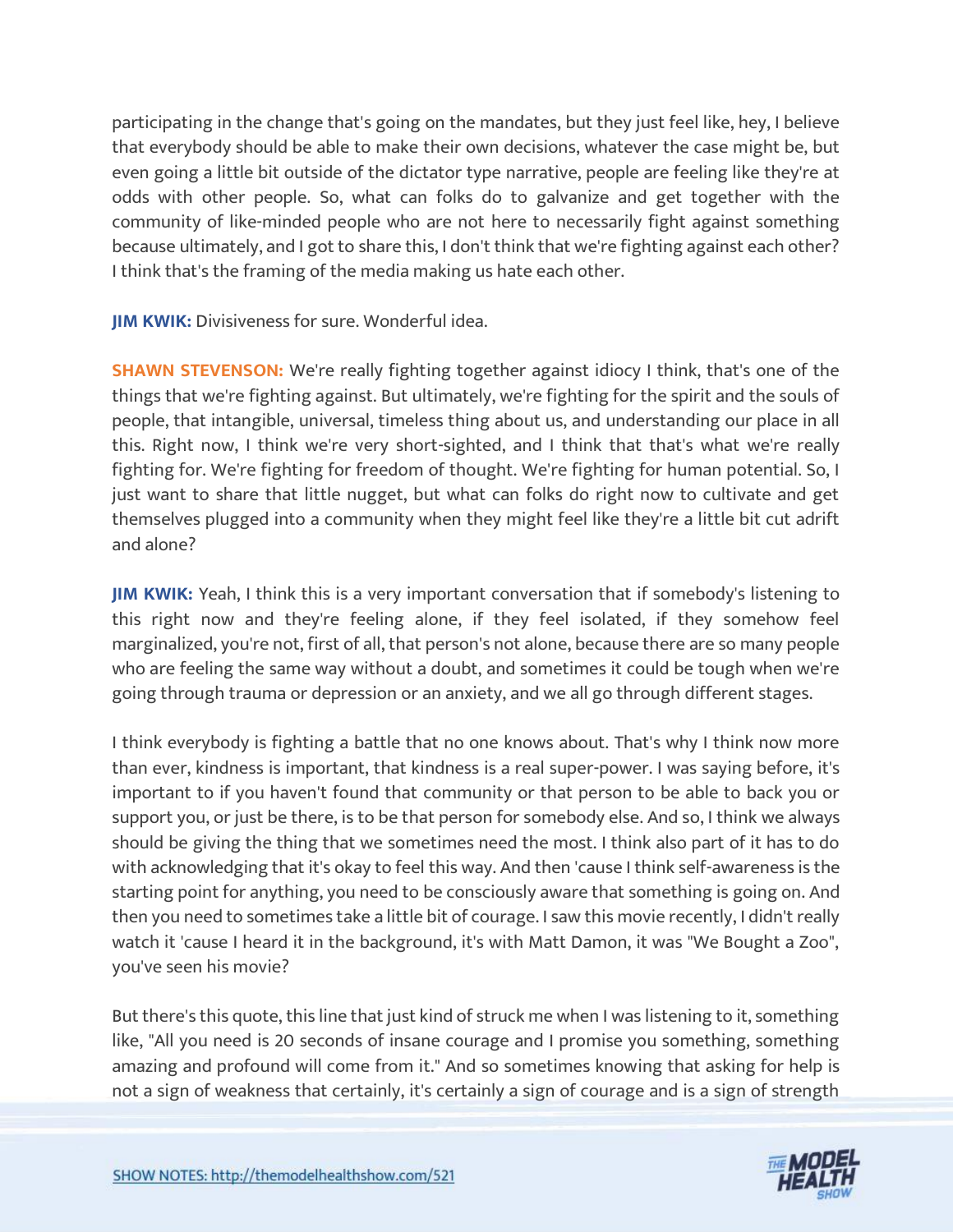now. And so I would say acknowledge that you're in this place, and then try to make a decision going back to choice, saying that I want to be able to serve somebody else and by through service you could connect, and that's how a lot even, I met a lot of other people, growing up, immigrant parents and everything else like that, we didn't have connections and everything, but I would serve, I would act the parts in charities and fundraisers and allowed me to connect and get out of my own mind and my own heart and my own fears when I was going through my challenges, like everybody has.

So, I would say seek community, that there are people out there that you fit in with, for me, I was looking for my X-Men or for people that were just kind of weird and different in little mutants like myself. But a lot of people are feeling like this is the end game. And I'm not saying we have to be the Hulk and Iron Man, and then this Scarlet Witch... But I would say, make a decision to connect with people. And it's that simple, but it's that difficult sometimes too, so I'll acknowledge that also as well. It's tough, especially when it's family and friends, 'cause they are doing... They're acting a certain way, and sometimes their intent is positive, but they can be sincerely wrong with how they're approaching things, and so it's a big challenge right now, and I think now more than ever we... It's about creating your own team, T-E-A-M, together, everyone achieves more, right? Together, everyone achieves miracles. And not to over... Thinking is good, but overthinking and wanting to be perfect is not good, so my thought always, when it comes to these things or what are small little things, we could do just little by little, a little can become a lot.

**SHAWN STEVENSON:** Yeah. These are all, again, these six C's that you took us through...

## **JIM KWIK:** Yeah.

**SHAWN STEVENSON:** These are all really powerful strategies for rising above fear. Fear is going to happen, that's a natural part where our systems are wired up to engage with it, but we don't live in a time of a lot of rational fear, a lot of our creature comforts are met, and there's a lot of time for us to think about things, endless, limitless. And the way that we think about things is going to really create the definition of our view of life or our experience of life. So, man, this is so valuable and really quickly, I want to point back to this first one, clarity. If you can take it upon yourself right now to really identify what matters most to you and use that as your north star, even during times of fear, if there's fear swirling around, even if you experience fear, that's going to guide you to be able to traverse through fear, to supersede it, to rise above it, just getting clarity on what matters to you, what is most important to you in your life.

**JIM KWIK:** Yeah...

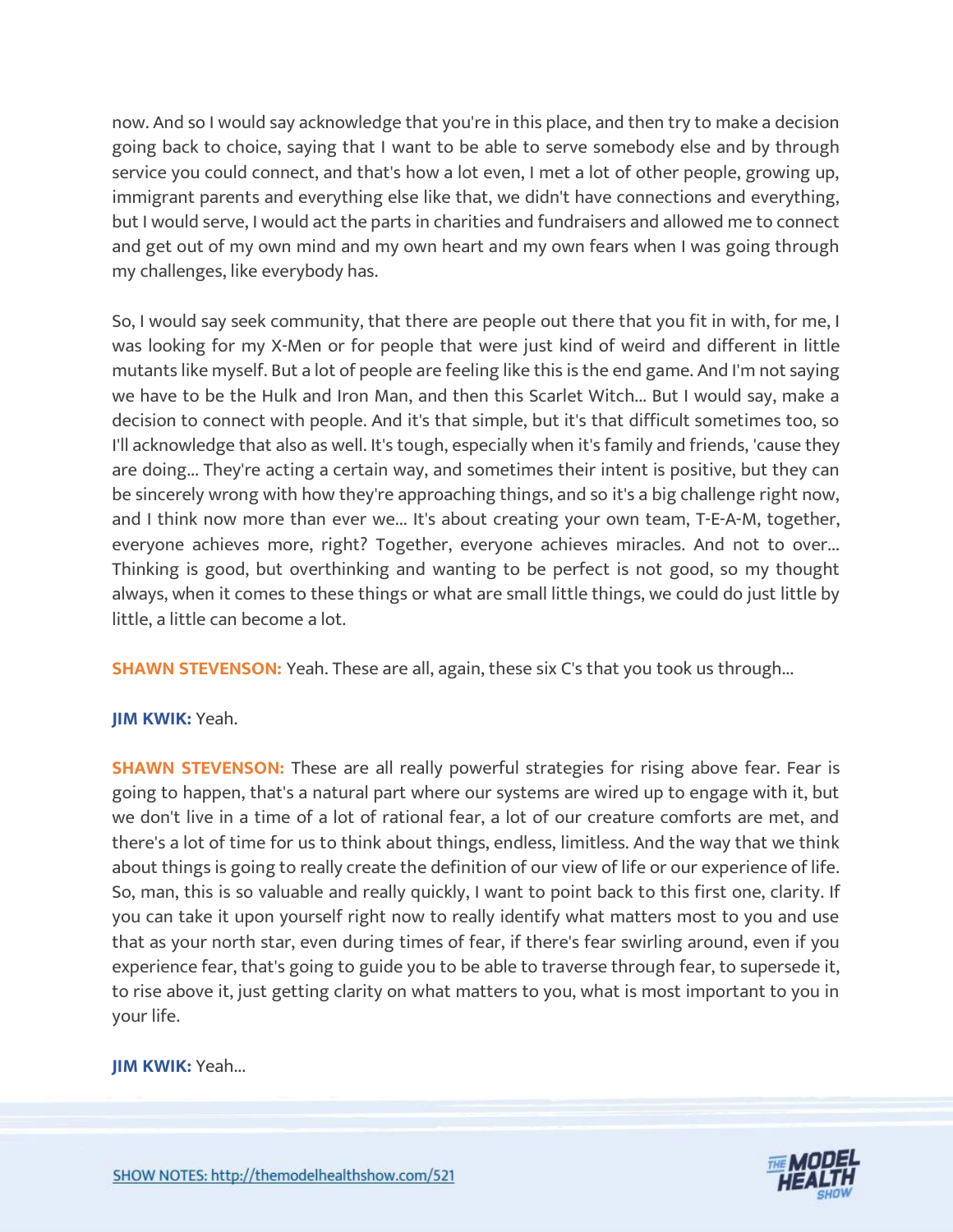#### **SHAWN STEVENSON:** So...

**JIM KWIK:** What are you going to fight for? Who are you going to stand with? And people haven't found those things, maybe it's also feeling like we can't always identify the things you want most. Think about the things that you want, that you hate, and it's usually the opposite of that also as well. And who's counting on you to be able to show up? 'Cause, that purpose will give you strength. In limitless, we talked about in the previous episode on your show, the limitless model, and I want to re-introduce that in the conversation. There are three elements that limit us, and also these are the same three forces that will un-limit us, but I wanted to go through the model really quickly 'cause it's a framework that could be used at lens to look at fear, but it's also a way, a framework of looking at liberating yourself out of fear and going into confidence or courage, and so... And I want to talk to you about it because I'm going to have some questions for you and I know you've been on my show a number of times, we've talked about sleep, we've talked about energy, we've talked about food and different exercise. All of the different... To upgrade your brain, right?

What I want to ask you is... So, I want everyone doing that little exercise here, I want everyone to think about area of your life where you feel fear, or you feel stuck. 'Cause, that's what fear does. It immobilizes you, right? You're in flee or you're in freeze mode, right? And limitless is not about being perfect, it's about advancing and progressing, and that's what we want to do, right? That's why we want our freedom to be able to be, do, have, share, do the things that are important to us. And so, think about an area everyone, in your life, where you feel like you're not advancing, maybe fear is holding you back in that area, where you feel like you're in a box and because where we become more limitless is playing and practicing at the edge of those limits, right? But going back to this, where do you feel like you're not making progress? Where you feel like you're in a box? Maybe it's in your career, maybe it's in your education, maybe it's in your impact, maybe it's in your emotional happiness, maybe you feel like you're a little stuck, you're not progressing there, or your spirituality, your income, or wherever your health.

Now, that box by definition, is three-dimensional, right? So, three forces keep you in that box, these are the same three forces that will liberate you out of that box. So, if it's safe to do so, you're not driving or working out, take a piece of paper everyone, and if you don't, just imagine in your head. I want everyone to draw a Venn diagram. A Venn diagram is just three intersecting circles like Mickey Mouse's ears that are overlapping and a face. And I'm going to just give this as a two-minute review and then I'm going to turn this into a kind of like a framework for getting out of fear. So, three intersecting circles. Now, these are the three M's that represent the three forces and that dimensions that hold that box together, that keep you stuck. So where do you feel like you're stuck? I did a podcast episode on getting unstuck recently, and I opened up with this anecdote where a driver is not paying, a truck driver is not [paying attention, and all of a sudden, because in life when we don](https://themodelhealthshow.com/jim-kwik-rise-above-fear/)'[t pay attention.](https://themodelhealthshow.com/jim-kwik-rise-above-fear/)

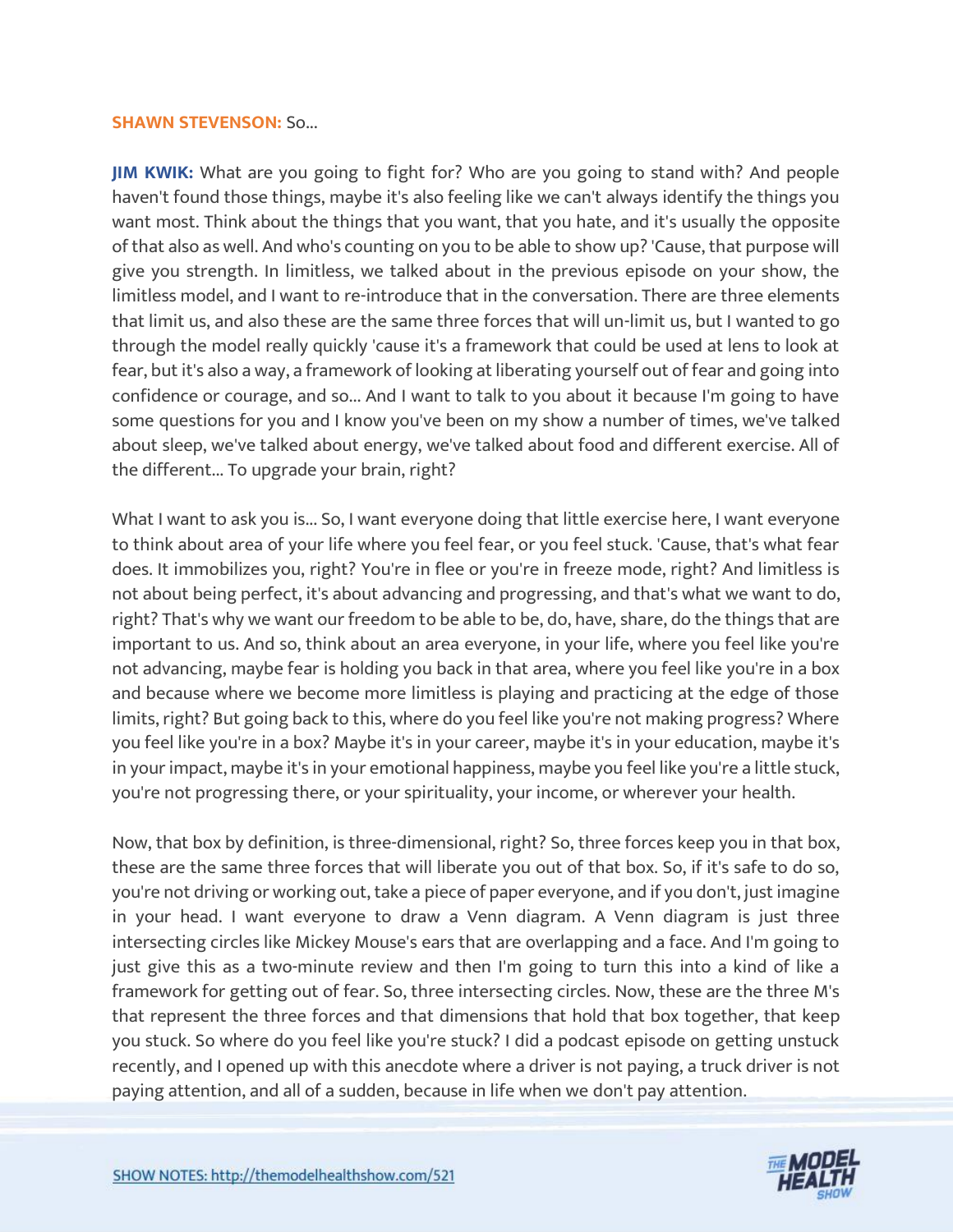He goes underneath a bridge and doesn't realize the bridge is hanging too low and the truck gets stuck. And then, what do you do when you get stuck? You work harder. So, he pushes on the gas, and the more he pushes on the gas, the more stuck he gets. Then he realizes that, so he goes in reverse, and by that time, he's really, really stuck and can't get out. And so over time, you can imagine all this traffic building behind him, because he's blocking them in the entrance there. And then crowds start gathering, emergency vehicles start getting there, and first, they start pushing the truck in, nothing happens. They try pulling it out, nothing happens. And they've concluded in their mind, the only way to get out of this emergency, this state of emergency, is to blow the truck up and then take the pieces out because they have to, they have no choice. That's what adults think. They have a certain paradigm of blowing stuff up, going to war with it. But there's a child in the crowd, and the child's looking at this like... And the child shouts out, this seven-year-old boy, "Why don't you just deflate the tires?" And all of a sudden, they do, and then what happens, it all comes down, they're able to pull the truck out.

And in my mind, that's kind of interesting because that child doesn't have the same fears or misunderstandings of something that's presented. It's kind of like the elusive obvious. Even a part of that, going through and just doubling down on the things in nature that can make you healthy and resilient. And it's so amazing for your immune system and things like that. So going back to here, the three circles. I'm going to give you the three Ms. That's kind of like the elusive obvious. These are three areas that we are limited in, and it creates fear, and it could also unlock huge amounts of confidence and certainty. The last M, I'm going to give you on the bottom, Mickey Mouse's face is the method. And these could be methods for health. Methods for getting super fit. Methods for investing, methods for crypto, methods for speed reading, methods for remembering names. So, there are a lot of methods out there. They're very abundant. We live in an age where we have unfettered access to the world's information on podcasts, on YouTube, and it's all free. So, a lot of people know the methods, but they're still stuck in that box.

So, what keeps them stuck in that box? And people could say fear, but let's break it down into categories. The first circle is your mindset. So, the first circle is your mindset, and I'm going to define mindset as your set of assumptions and attitudes you have about something. Your attitudes and assumptions about something. In the book Limitless, it's broken down into three sections, with mindset, the second one, and then methods. Mindset is... I talk about lies, and this is kind of interesting because we use this model for a lot of things. These are the lies to learning and a lie for me, limited idea entertained. So that's what lie stands for. Everything's an acronym. So limited idea entertained. So, one of the lies is that criticism matters, other people's opinions, and expectations matter. And the truth is that's not true. It's just an idea we're entertaining. It's a limited idea that we're entertaining. The truth is, if you live your life [fueled by other people](https://themodelhealthshow.com/jim-kwik-rise-above-fear/)'[s expectations and their opinions, that we](https://themodelhealthshow.com/jim-kwik-rise-above-fear/)'[re going to run out of gas.](https://themodelhealthshow.com/jim-kwik-rise-above-fear/) 

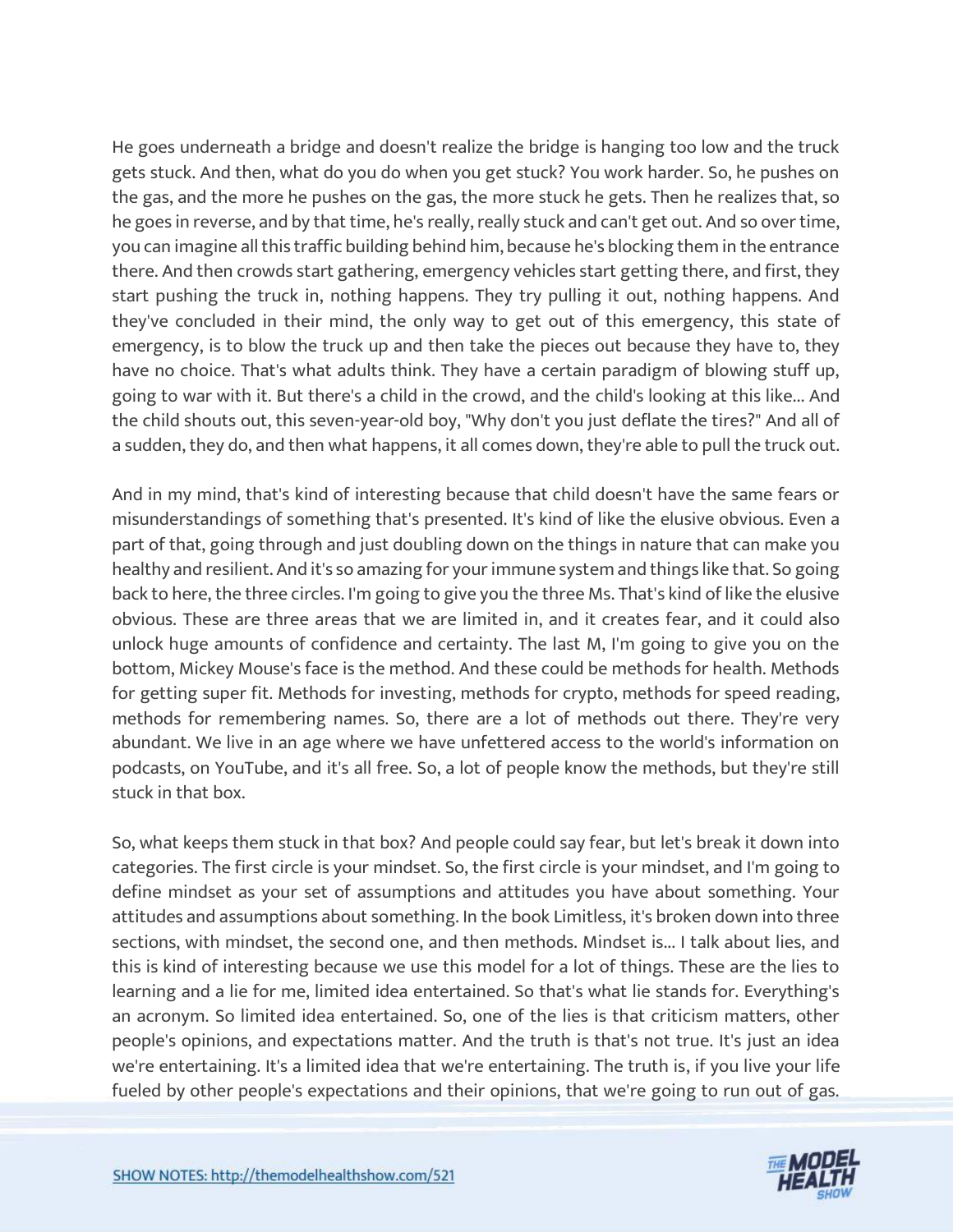And that's the truth. In there, we talk about a lie that genius is born, when I believe genius is built. But if you believe genius is born, you either have a good memory or you don't have a good memory, and you can learn a great method on how to remember names. You're still stuck in that box because your mindset says you can't remember this stuff.

Well, there's a mindset around a lot of things around health, around wellness. There's beliefs, because all behaviors are belief-driven around what's possible, and your attitudes around things matter. And that could create fear, and so fear is a formula of mindset. And then the second M, and then the methods that allow you to do it. And so, my thing is like if you zone in on these circles, then you know where you could actually liberate yourself. So as an example, what would you say are some fundamental beliefs about health and wellness? This area that you think... Some of the principles to The Model Health Show. To the nature of your work. Maybe some beliefs that for you is kind of the elusive obvious, like that child deflating the thing, but to most of the population it's just, they haven't accepted that, and if they did, it would change their, totally give a 180 on their health or their perception on fear. So, what were some of those ideas or thoughts or beliefs, attitudes?

**SHAWN STEVENSON:** Sure. That health isn't just one thing. Me being a nutritionist and taking the nutritional science classes when I'm in college, I believe that this is really, you are what you eat. So, there's this foundational tenet, and if you get the food right, you can get everything right. And obviously, it's a big, big pillar. But it's just one part of the equation of what constitutes health. So that's what we strive to do here with this show is to provide models of all the different pillars that constitute health. So, one of those is food, another one is movement, another one is sleep. Obviously, you know how important this is. And another one of these is community... Incredibly important. I don't think that there's anything more influential over your success in life, your health...

**JIM KWIK:** Your longevity.

**SHAWN STEVENSON:** Your longevity, than your relationships. I just don't see it in the physical world. And then the other part of that is your mindset. Everything going on upstairs. It is the master controller because it influences everything else. So, if you are missing out on one of these pillars, your stability is going to be very shaky, especially this ultimate pillar, this is really the kickstand. If you're going to set things down and even pause for a moment, if your mind isn't right, you're not going to be right.

**JIM KWIK:** And I'm listening to you speak and it's interesting because when you talk about sleep and you talk about exercise, and you talk about community underlining, there's a meta-belief above that, that says that you have influence on your health, right? You believe it otherwise,

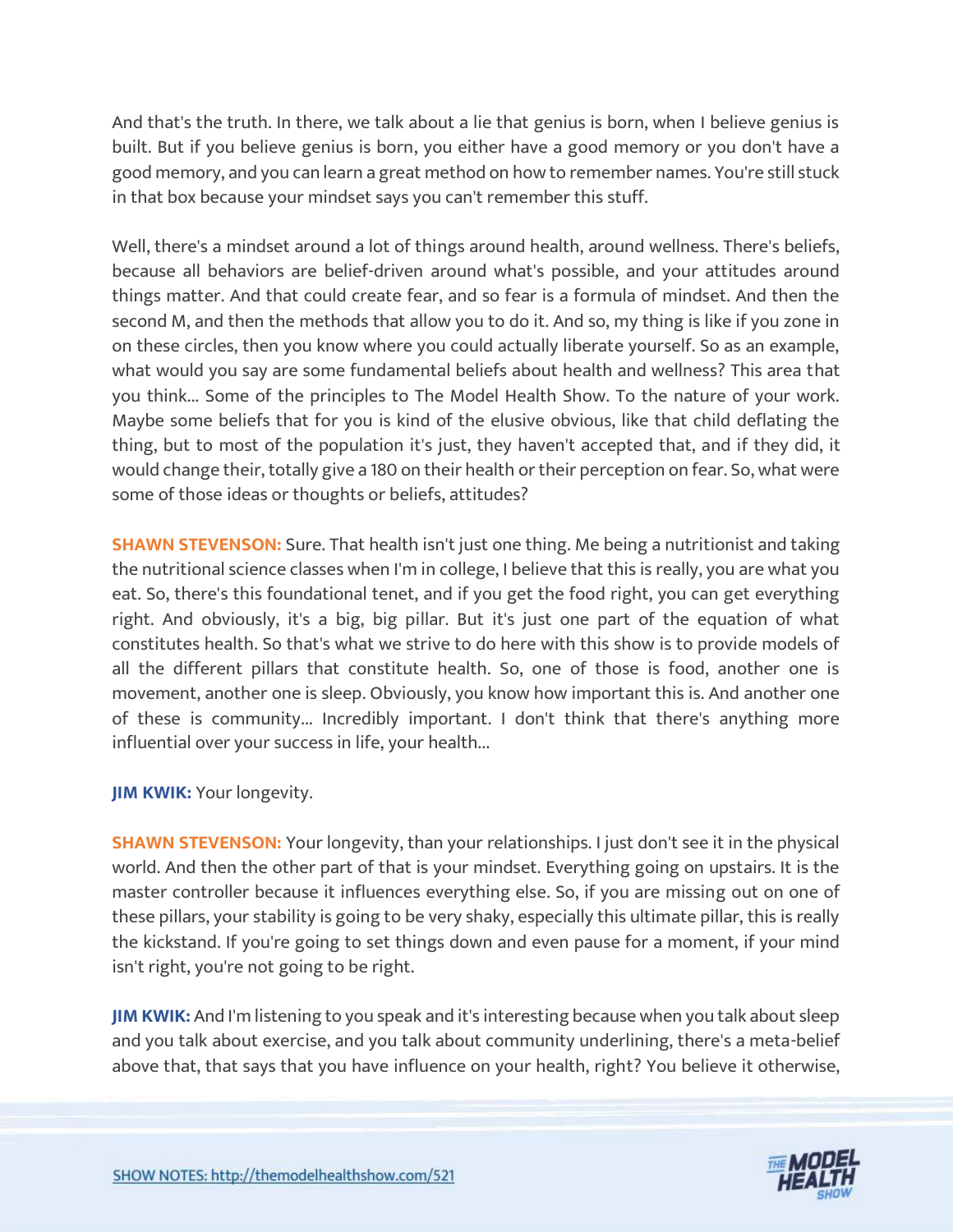so you can control certain things of what you're feeding your body, how you're moving your body, how you're interacting with other bodies.

And I don't think that's a widely held belief, with some people who might be experiencing that, they have a belief like, "I don't have control over my health." Then they can learn methods from listening to a podcast in a book, and they're going to still think, "Oh, I'm either born healthy or it's genetics." You know what I mean? And so, going deep into that mindset, your attitudes, assumptions about pandemics, your attitudes and assumptions, and beliefs about treatments, your attitudes, assumptions about fear, and everything. And so, the nature of the conversations has spawned new questions to people listening, just saying like, "When you hear these things, is that really true? Or is it BS?" Belief systems, and so, to evaluate those belief systems because we don't have to believe everything we think, and the challenge is a lot of those thoughts, they say, what do we have? 50,000-70,000 thoughts a day, 95% of those thoughts or the same thoughts we had yesterday. So how do we have a new healing, or a new level of transformation, or a spontaneous... If we're the same thoughts, 'cause the same thoughts mean the same behaviors, which lead the same experiences, with leaves the same feelings, and those feelings be those thoughts again.

And so, we're going back to life is a C between B and D. Choice... You have choices on what to think, you have choices from there on how to act, you have choices from there, what the experience means, if anyone's ever read, Man's Search for Meaning. Right now, people could say, "This is the worst time ever." And that's their experience of it, or they could say, "Hey, this is an opportunity for us to all step up as a nature... As a nation, as a world." And we also have choice on how to feel, that we don't have to feel a certain way just because it's expected of us, and so that's mindset. And then the last M, your mindset of methods that I would say that limits us, that could keep us in fear is motivation and motivation, I talk about that if... As somebody suffers from procrastination, and they're not taking action, or if we need to motivate somebody else because they're procrastinating, there's three elements that I feel are the game, and the formula for limitless motivation is P x E x S3. And I want everyone to meditate on this, this is the formula for limitless motivation, P x E x S3. And this has just been my experience of field testing this for 30 years, as a brain coach and seeing a lot of people know what to do. They know the methods, but common sense is not common practice, and they're not doing it. And people know they should be prioritizing their sleep.

People know they should be eating well, people know they should be moving more, feeding their mind, and reading books, but a few people do it because their mindset or their motivation. So, motivation very quickly, let's say we want to motivate somebody to do something that they're fearful for, so maybe they're even fearful to go to work... To exercise, because of what that'll mean, that that's keeping them from progressing. And I feel like the [fears that we don](https://themodelhealthshow.com/jim-kwik-rise-above-fear/)'[t address become the limits of our life. And so, the P stands for purpose,](https://themodelhealthshow.com/jim-kwik-rise-above-fear/)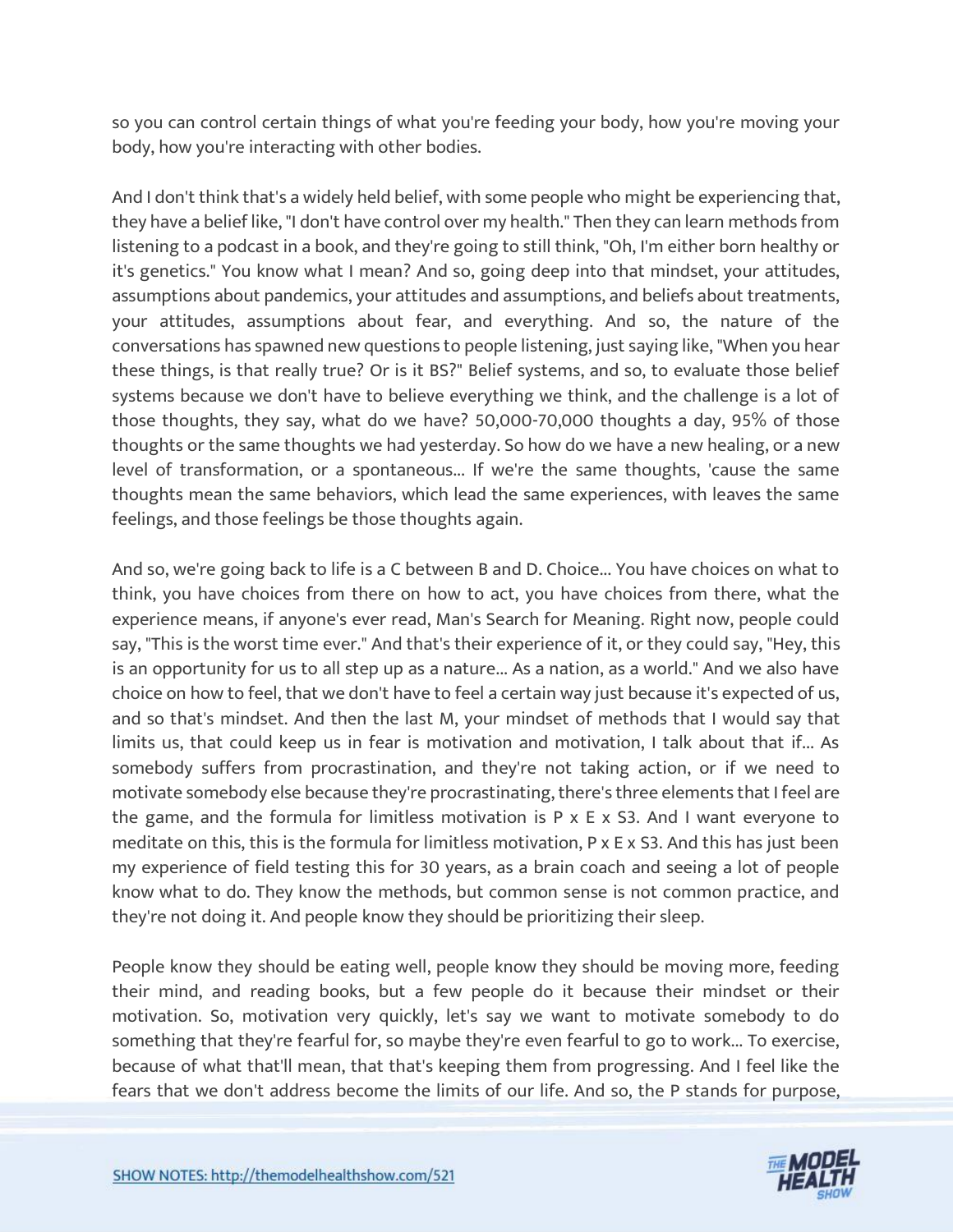alright? Purpose, a sense of purpose will get you out of fear, as we talked about, who's counting on us. I remember I saw somebody recently that I knew... I've known for a long time, not a friend, but like an acquaintance, and I didn't recognize them because as context, this person, this man was very unhealthy, extremely unhealthy, and family and friends, we'd all give him advice, just to say, "Hey, you know, you might want to stop doing this, maybe start doing a little this." And very, very stubborn, and took pride in being... In doing his thing. Anyway, I see him on the street... He ends up having...

I'm sorry, he ends up having a heart attack, almost dying, and he still goes back to his old lifestyle. So that's how... In his identity, he has his mindset. Anyway, I see him on the street years later, and I didn't even recognize him. 'Cause this guy was like, looked so much younger, he was like picture-perfect, like a really healthy guy, and I was like, "Is that you?" He was like, "Yeah." And I was like, "What happened? You look amazing." He's like, "Oh, I started doing this and this, I stopped doing this." I'm like, "Hey, we've been telling you for years to get on this program." And I was like, "What happened?" He's like, "I came back one day from a business trip, and my daughter, my pride and enjoy was hysterical. I mean, she just would not stop crying, and I found out that she had a nightmare, that I died, and I wasn't there for her." And then, immediately he found purpose. And here's the thing with purpose, the P, in motivation, it's non-intellectual. A lot of people know they should be doing something, but they're not doing it. It has to go from your head to your heart, then it'll go to your hands.

That's the formula, you could have a goal in your head, but if you're not acting with your hands, check in with the second H, which is your heart. So, you need to feel purpose, so just like if you had to work out, what are the rewards that will come from it? And also, maybe that doesn't motivate you, what's going to happen if you don't? So that's the purpose. The E and you're the master at this is energy. It's just energy because you know what? Some people are not motivated because they lack energy. If you haven't slept in three nights because you're so scared of what's going on in the world and everything else... You're watching social media at 1 o'clock, and you're just addicted to that process, then you're not going to... I think it was General Patton that said, "Fatigue will make a coward of us all." When we're tired, we're not going to have the courage to talk to the person we want to talk to or to give that speech or give that toast at a wedding or do the things that would really advance our life. And so, everything you talk about from foods to stress management, to exercise, to sleep.

To get rid of those energy vampires in our life. I talk all about brain energy in Limitless, how get over mental fatigue and fog, but you need to increase the energy, so leaders are readers right? If you're not reading each day and you know you should be doing that, then maybe it's 'cause you ate a big, processed meal and you're in a food coma and you're not motivated, and energy is a big deal because fear suppresses our energy. It takes a huge amount of energy in [your nervous system to be scared and terrified. And when you](https://themodelhealthshow.com/jim-kwik-rise-above-fear/)'[re going to fight or flight, think](https://themodelhealthshow.com/jim-kwik-rise-above-fear/)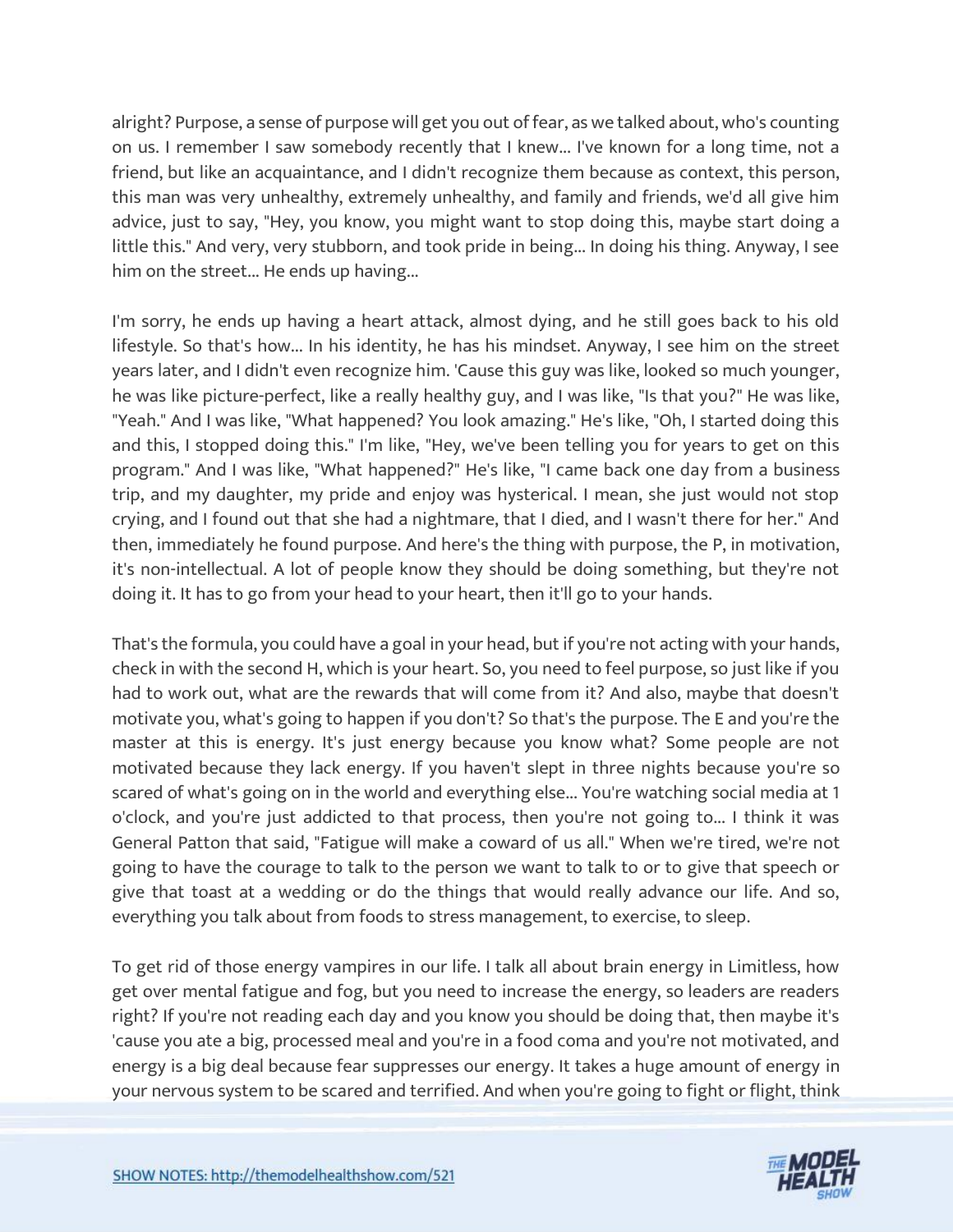about it, all the energy goes to your ability to run or to fight, your heart rate goes up, your breathing goes up, you're sending energy into your extremities, it's going away from your digestion, it's going away from your immune system because that's not really important right there at the moment, but over time, chronic fear, what's that cost to your immune system, what's that cost to your digestive system also as well? So going back to energy, optimize that energy, and then finally the S3, you could have limitless purpose for something, you could have limitless energy and still be... Not take action, because the ultimate evidence that somebody has courage or motivation is that they do something.

And I would say it's S3. S3 for me stands for small simple steps, and just a reminder that sometimes this thing is so intimidating in life, like the things that we're facing, or the goals that we set, and a confused mind doesn't do anything... I don't know, some people with all the misinformation that's out there and everything, some people are so confused, and they are immobilized. And then I love it because, in your conversation, you're offering people small, simple steps. And how do you find small, simple steps? Really easy... Question. Questions are always the answer.

What is the tiniest action I could take right now that will give me progress towards this goal where I cannot fail? And that's so neat because it's like, Okay, I have to take a test and I feel fearful of the test or give that talk to my team or have that difficult conversation, how can you break it down into something that's manageable, that's bite-size, that's digestible because it's not intimidating. You're not fearful of it, it's maybe working out and doing your workouts, and I like following all your family's workouts. Which are amazing and inspiring, but since people see that maybe that's too big in their minds. So maybe a small, simple step is... Let's put on our running shoes, let's do something small, maybe reading, my case, maybe reading a book a week, maybe 45 minutes a day for the average reader is too intimidating for someone who's not done it, maybe opening up the book is the most simple step or reading one line in the book... 'Cause nobody's going to stop there.

If you want to motivate somebody else and not just yourself, with your kids, maybe it's clean the room, they can't do that, putting... Maybe putting one sock in the hamper, and then maybe they don't floss their teeth, maybe they floss one tooth, right? Inch by inch, it's a cinch. Yard by yard it's way too hard. And these little things add up to big things. And it's just important to acknowledge that everyone that looks like... That's a champion, they started, they were once an amateur, every pro was once... Every expert was once a beginner also as well, consistency compounds, so break it down into small, simple steps, so those are the three keys to becoming limitless in any area of your life. We need to look in and have the self-awareness to look at our mindset, our motivation, and the methods we're using. Some people could have all the... The great mindset, everything is possible, they deserve it, they're capable of it, they can have [limitless motivation, but they can be using old methods for health, or old methods for starting](https://themodelhealthshow.com/jim-kwik-rise-above-fear/)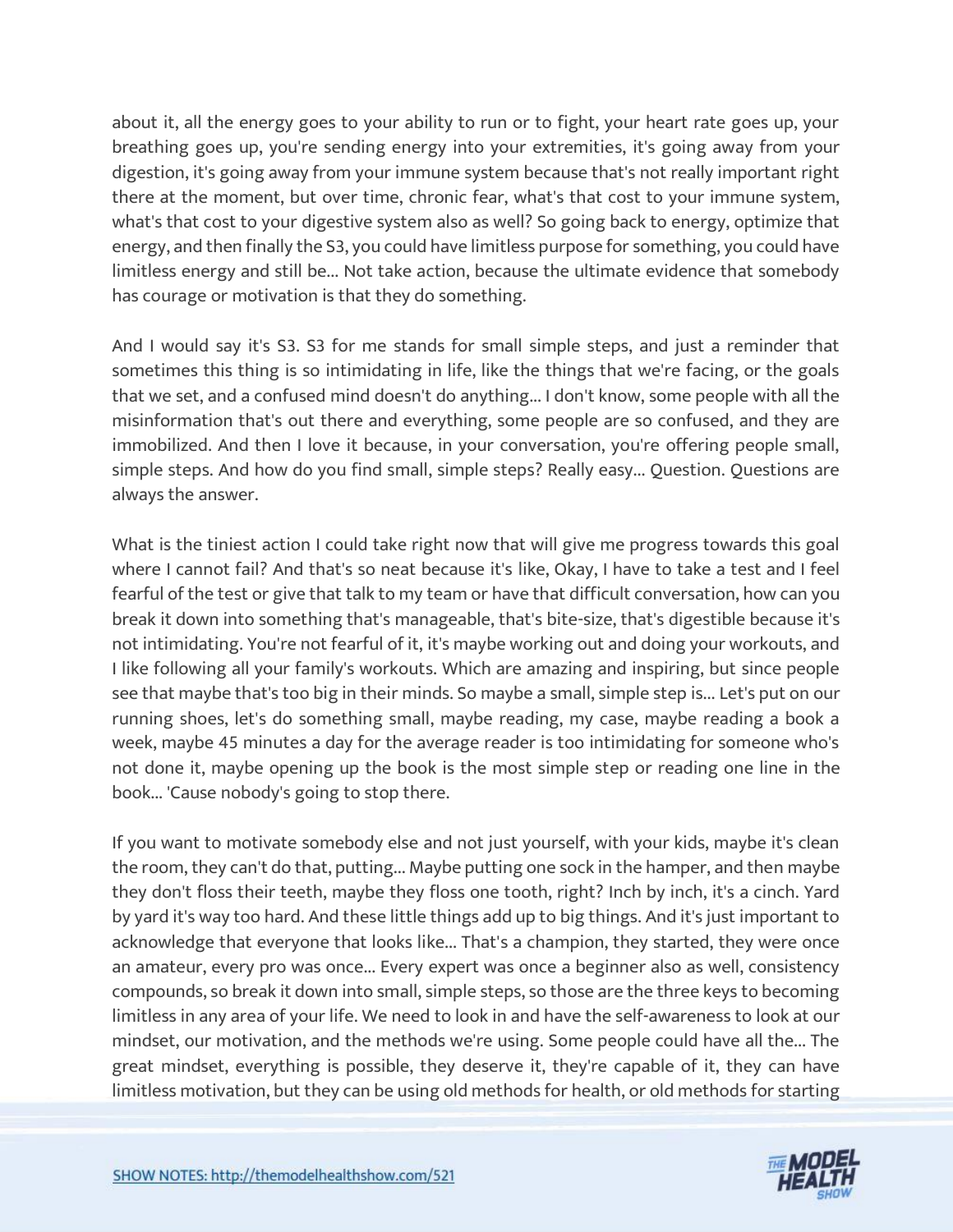a business today, or old methods for reading and studying and memorizing, you have to upgrade your method.

So, my main thing with everybody listening, when we're talking about fear is do not downgrade your dreams, people are shrinking, that's not what we need to be doing, do not downgrade your dreams to meet this current situation, upgrade your mindset, upgrade the motivation, upgrade the methods you're using to be able to meet those big dreams.

**SHAWN STEVENSON:** Jim, you just... Of the six Cs, that contribution today, you just absolutely over-delivered. Thank you so much, man. This is, I'm just teeming with ideas and inspiration, and I hope that everybody really got a lot of value out of this, and I hope that they took notes, and by the way, we've known each other, I think maybe like 12 years now...

**JIM KWIK:** Yeah, it's a long time.

**SHAWN STEVENSON:** Its bananas. And to have somebody like you in my life, and also, we're going to put your past episodes in the show notes for everybody, if this is... If they happen and just be tuning in for the first time, he's shared so much on improving your memory on speed reading, on just being able to think faster and more effectively, and what could be better and more useful at a time like that. So definitely dive into the archives with Jim Kwik.

**JIM KWIK:** We did one episode on thinking styles and how to make good decisions, and I think everyone should... 'Cause that's the other thing with all the digital deluge and on digital deduction where everyone... Don't outsource the thinking to media and marketing and everything else, we have to be able to embrace our ability to critically think, to use logic, use basic math... Again, sometimes fear would take a lot of our energy, so people feel tired, and they don't want to do those things, but I think now more than ever... But dude I appreciate you, I remember when you started this podcast, you were one of the people, that inspired us to do our podcast also as well, and... Yeah, I would challenge... Can I challenge everyone to do something?

## **SHAWN STEVENSON: Absolutely.**

**JIM KWIK:** And I think everyone should take a screenshot wherever they're watching this or listening to this, and whatever platform it is, and tag Shawn. Tag myself @jimkwik, K-W-I-K, and maybe just share one thing. I think everything has to lead to action like you want to act like a person of thought, but you also want to think like a person of action all the time, So what's one thing you can do after listening to this, that could help put more courage into the system, put more energy, more purpose, maybe one little thing, because here's the thing I [believe the treasure we seek is hidden in the things we](https://themodelhealthshow.com/jim-kwik-rise-above-fear/)'[re avoiding... The things that we](https://themodelhealthshow.com/jim-kwik-rise-above-fear/)'[re](https://themodelhealthshow.com/jim-kwik-rise-above-fear/) 

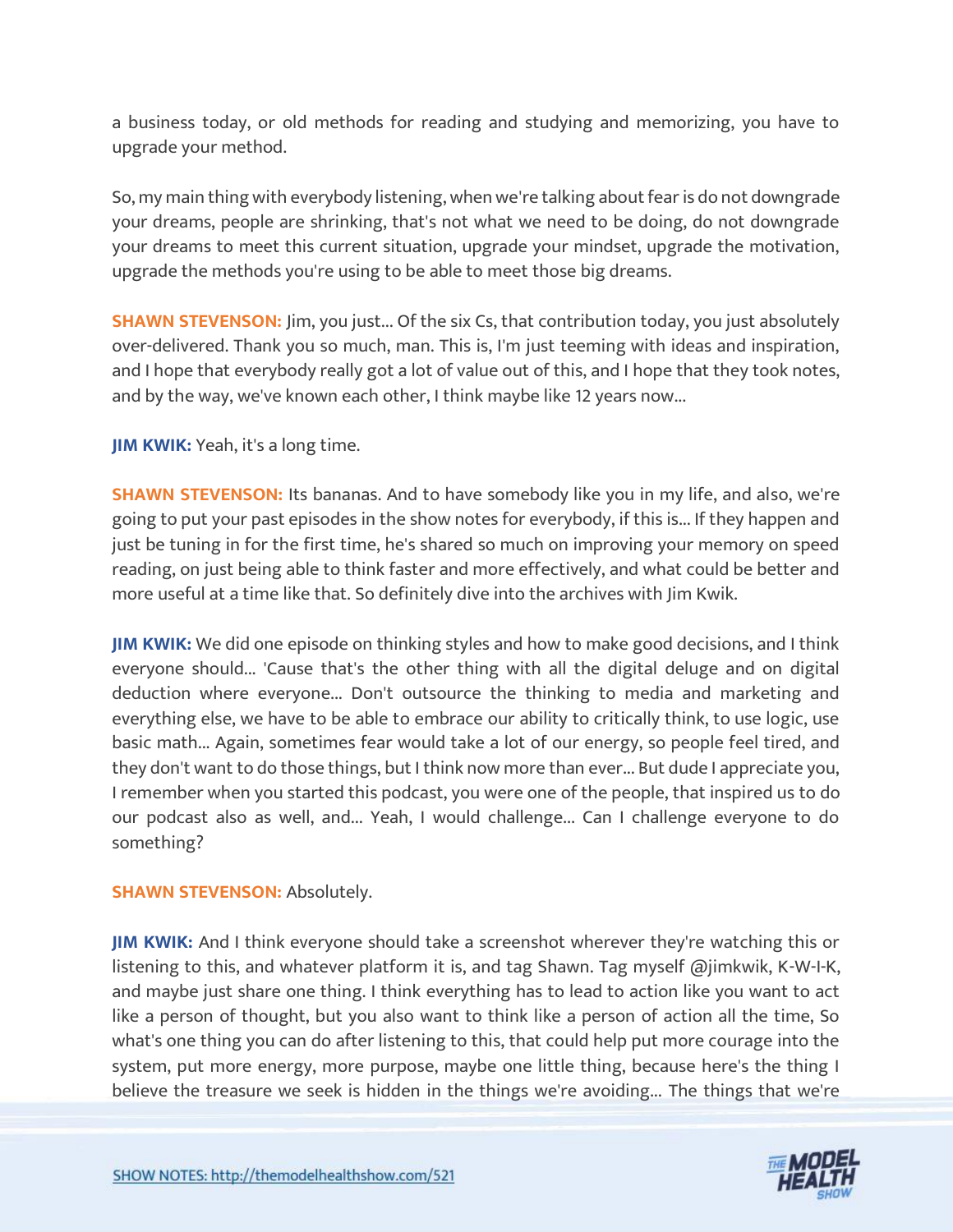scared of. So, what's one little small, simple step that we could go and kind of expand and get out of that box so we could come out of that cocoon as that beautiful butterfly, and soar to new heights. But it's a real privilege to be back on this show. So, I want to thank you and the team for the work you do, you're a real inspiring force of nature. You're an unstoppable force for good, buddy. So...

**SHAWN STEVENSON:** Thank you, man. I feel the same about you. And take Jim up on his challenge. Take a screenshot of this episode. You're watching on YouTube, take a shot of your screen and take him up on his challenge. Tag me, I'm @shawnmodel. Tag Jim @jimkwik. Real Name, K-W-I-K. Even my son Braden, who's met you before, he's like, "Why is his name Jim Kwik?" I'm just like, "B, first of all, this is his real name." And it's one of those things where it's like, it's destined, your name has a destiny in it. You teach people, literally, how to traverse things faster, and it's just such a gift, so grateful to have you in my life. And everybody, again, takes him up on his challenge and Jim, please let everybody know where they can connect with you more. Tell them about your podcast and your book.

**JIM KWIK:** Yeah, yeah, yeah. If you like podcasts, our podcasts are only 15, 20 minutes long. How to remember names, how to read faster, how to give a speech without notes, how to memorize your brain foods. We've had Shawn on a number of times, probably one of the most on our show. And all the links actually are right in my Instagram profile. We have all the free stuff. I have a video there where I could actually take people for free. I take them out of the audience, I put them on stage, where you have to remember their names if you have a fear of meeting new people and remembering their names. We have a speed-reading master class on that link, where it's absolutely free, just bring a book, I'll show you how to double your reading speed. But yeah, basically, because I grew up with the challenges with the brain, I want to build better, brighter brains. No brain left behind. You know, I've said this before on your show, but I believe we're all on this path to realize and reveal our fullest potential, and I think the goal is, we keep showing up for each other and for ourselves until we're introduced, so thank you.

**SHAWN STEVENSON:** Thank you, man. One of the Avengers right here in the studio today. The one and only, Jim Kwik. Thank you so much for tuning into the show today. I hope you got a lot of value out of this. It's such an important time for us to really take control of our minds. The real battle is being waged; it's really happening within our own minds. And again, we're not fighting against others, that's not really the mission right now. It's fighting against ignorance, it's fighting for sovereignty, it's fighting for human rights. And really, again, this battle is being waged within our own minds, because our perception of reality is our reality. We want to be in an empowered reality, right now. We want to feel and operate from an empowered place, so having access to someone like Jim Kwik and to be able to imbibe that knowledge, is an incredibly powerful gift. And there's something incredibly powerful about you, for everything [to line up for you to be here right now in this moment, to be tuned into something like this at](https://themodelhealthshow.com/jim-kwik-rise-above-fear/)